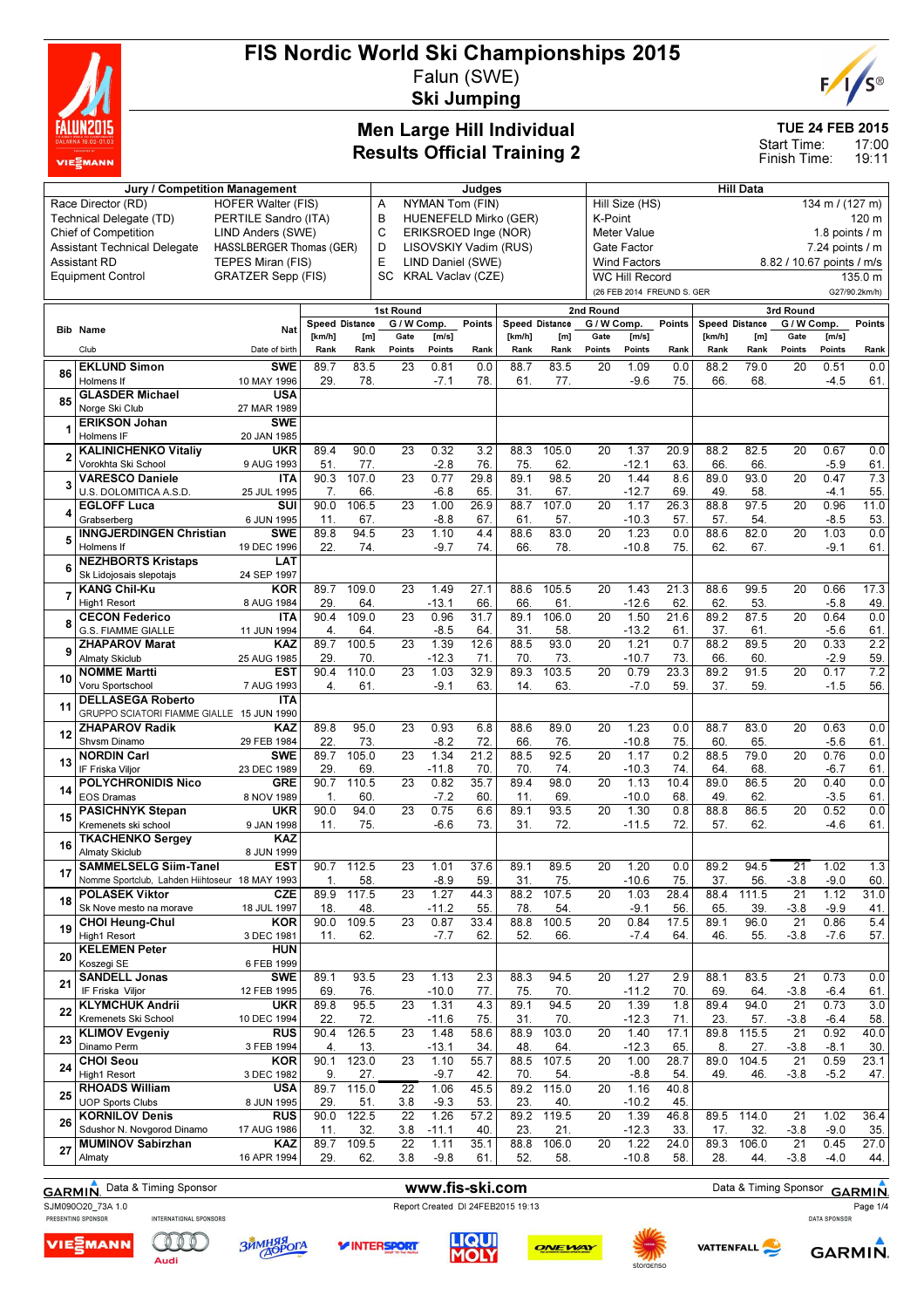

# FIS Nordic World Ski Championships 2015 Falun (SWE)



Ski Jumping

### Men Large Hill Individual Results Official Training 2

TUE 24 FEB 2015

17:00 19:11 Start Time: Finish Time:

|    |                                                       |                           |             | 1st Round      |                        | 2nd Round                    |             |                       |              |             | 3rd Round       |             |             |                    |                           |                 |             |
|----|-------------------------------------------------------|---------------------------|-------------|----------------|------------------------|------------------------------|-------------|-----------------------|--------------|-------------|-----------------|-------------|-------------|--------------------|---------------------------|-----------------|-------------|
|    |                                                       |                           |             | Speed Distance | G / W Comp.            |                              | Points      | <b>Speed Distance</b> |              | G / W Comp. |                 | Points      |             | Speed Distance     | G / W Comp.               |                 | Points      |
|    | <b>Bib Name</b>                                       | Nat                       | [km/h]      | [m]            | Gate                   | [m/s]                        |             | [km/h]                | [m]          | Gate        | [m/s]           |             | [km/h]      | [m]                | Gate                      | [m/s]           |             |
|    | Club                                                  | Date of birth             | Rank        | Rank           | Points                 | Points                       | Rank        | Rank                  | Rank         | Points      | Points          | Rank        | Rank        | Rank               | Points                    | Points          | Rank        |
| 28 | <b>COLLOREDO Sebastian</b>                            | <b>ITA</b>                | 89.8        | 113.5          | 22                     | 1.24                         | 41.2        | 88.8                  | 101.5        | 20          | 1.20            | 16.1        | 89.0        | 101.5              | 21                        | 0.70            | 16.7        |
|    | GRUPPO SCIATORI FIAMME GIALLE                         | 9 SEP 1987                | 22.         | 56.            | 3.8                    | $-10.9$                      | 56.         | 52.                   | 65.          |             | $-10.6$         | 66.         | 49.         | 50.                | $-3.8$                    | $-6.2$          | 50.         |
| 29 | KIM Hyun-Ki                                           | <b>KOR</b>                | 89.7        | 105.5          | $\overline{22}$        | 1.27                         | 26.5        | 88.9                  | 98.5         | 20          | 1.21            | 10.6        | 89.2        | 100.5              | $\overline{21}$           | 1.15            | 11.0        |
|    | <b>High1 Resort</b><br><b>OLLI Harri</b>              | 9 FEB 1983<br><b>FIN</b>  | 29.<br>89.7 | 68<br>119.5    | 3.8<br>22              | $-11.2$<br>1.53              | 68<br>49.4  | 48.<br>88.8           | 67.<br>113.5 | 20          | $-10.7$<br>1.36 | 67<br>36.3  | 37.<br>89.2 | 52.<br>113.0       | $-3.8$<br>21              | $-10.1$<br>1.06 | 53<br>34.3  |
| 30 | Ounasvaara Ski Club                                   | 15 JAN 1985               | 29.         | 41.            | 3.8                    | $-13.5$                      | 49.         | 52.                   | 45.          |             | $-12.0$         | 49.         | 37.         | 35.                | $-3.8$                    | $-9.3$          | 38.         |
|    | <b>AHONEN Janne</b>                                   | FIN                       | 90.6        | 121.5          | 22                     | 1.30                         | 55.0        | 89.6                  | 119.0        | 20          | 1.47            | 45.2        |             |                    |                           |                 |             |
| 31 | Lahden Hiihtoseura                                    | 11 MAY 1977               | 3.          | 35.            | 3.8                    | $-11.5$                      | 43.         | 5.                    | 23.          |             | $-13.0$         | 37.         |             |                    |                           |                 |             |
| 32 | <b>ZOGRAFSKI Vladimir</b>                             | <b>BUL</b>                | 89.2        | 115.5          | 22                     | 0.84                         | 48.3        | 88.4                  | 116.0        | 20          | 1.17            | 42.5        | 88.8        | 105.0              | 21                        | 0.53            | 24.5        |
|    | <b>NSA</b>                                            | 14 JUL 1993               | 62.         | 50.            | 3.8                    | $-7.4$                       | 50          | 73.                   | 38.          |             | $-10.3$         | 42          | 57.         | 45.                | $-3.8$                    | $-4.7$          | 45.         |
| 33 | <b>HLAVA Lukas</b><br>Dukla Liberec                   | <b>CZE</b><br>10 SEP 1984 | 89.7<br>29. | 120.0<br>38    | $\overline{22}$<br>3.8 | 0.67<br>$-5.9$               | 57.9<br>35  | 88.9<br>48.           | 112.0<br>49. | 20          | 1.13<br>$-10.0$ | 35.6<br>50  | 89.3<br>28. | 113.0<br>35.       | 21<br>$-3.8$              | 1.02<br>$-9.0$  | 34.6<br>37. |
|    | <b>LAMY CHAPPUIS Ronan</b>                            | FRA                       | 90.1        | 120.0          | 22                     | 1.49                         | 50.7        | 89.3                  | 112.5        | 20          | 1.34            | 34.7        | 89.5        | 120.5              | 21                        | 1.23            | 46.3        |
| 35 | Bois D'amont                                          | 10 SEP 1993               | 9.          | 38.            | 3.8                    | $-13.1$                      | 48.         | 14.                   | 48.          |             | $-11.8$         | 51.         | 17.         | 17.                | $-3.8$                    | $-10.8$         | 22.         |
| 36 | <b>PEIER Killian</b>                                  | SUI                       | 89.3        | 114.0          | 22                     | 0.98                         | 44.4        | 89.0                  | 119.0        | 20          | 1.21            | 47.5        |             |                    |                           |                 |             |
|    | Vallee du Joux                                        | 28 MAR 1995               | 56.         | 54.            | 3.8                    | $-8.6$                       | 54.         | 40                    | 23.          |             | $-10.7$         | 30.         |             |                    |                           |                 |             |
| 37 | <b>MAKSIMOCHKIN Mikhail</b>                           | <b>RUS</b>                | 89.4        | 113.5          | 22                     | 1.40                         | 39.8        | 88.8                  | 114.5        | 20          | 0.74            | 43.6        | 89.2        | 114.0              | 21                        | 0.42            | 41.7        |
|    | Nizhniy Novgorod                                      | 29 AUG 1993               | 51.         | 56.            | 3.8                    | $-12.3$                      | 57.         | 52.                   | 42.<br>115.5 |             | $-6.5$          | 39.         | 37.         | 32.                | $-3.8$                    | $-3.7$<br>0.75  | 27.<br>20.8 |
| 38 | <b>HAZETDINOV Ilmir</b><br><b>CSKA</b>                | <b>RUS</b><br>28 OCT 1991 | 89.8<br>22. | 124.0<br>22.   | 22<br>3.8              | 1.50<br>$-13.2$              | 57.8<br>36. | 89.1<br>31.           | 39.          | 20          | 1.08<br>$-9.5$  | 42.4<br>43. | 89.1<br>46. | 104.0<br>47.       | 21<br>$-3.8$              | $-6.6$          | 48          |
|    | <b>JANDA Jakub</b>                                    | <b>CZE</b>                | 89.6        | 118.0          | 22                     | 1.59                         | 46.2        | 88.8                  | 118.0        | 20          | 1.18            | 46.0        | 89.4        | 114.5              | 21                        | 0.77            | 39.5        |
| 39 | Dukla Liberec                                         | 27 APR 1978               | 40.         | 47.            | 3.8                    | $-14.0$                      | 51.         | 52.                   | 30.          |             | $-10.4$         | 34.         | 23.         | 30.                | $-3.8$                    | $-6.8$          | 31.         |
| 40 | <b>MURANKA Klemens</b>                                | POL                       | 89.6        | 128.5          | 21                     | 1.11                         | 73.0        | 89.0                  | 125.0        | 20          | 1.72            | 53.8        |             |                    |                           |                 |             |
|    | TS Wisla Zakopane                                     | 31 AUG 1994               | 40.         | 8.             | 7.5                    | $-9.8$                       | 11          | 40                    | 7.           |             | $-15.2$         | 16.         |             |                    |                           |                 |             |
| 41 | <b>KUBACKI Dawid</b>                                  | POL                       | 89.9        | 123.5          | 21                     | 1.37                         | 61.7        | 89.6                  | 126.0        | 20          | 1.30            | 59.3        |             |                    |                           |                 |             |
|    | TS Wisla Zakopane<br><b>LARINTO Ville</b>             | 12 MAR 1990<br><b>FIN</b> | 18.<br>89.1 | 25.<br>111.5   | 7.5<br>21              | $-12.1$<br>$1.\overline{48}$ | 30.<br>39.1 | 5.<br>88.8            | 4.<br>106.0  | 20          | $-11.5$<br>1.39 | 8.<br>22.5  | 89.3        | 104.0              | 21                        | 1.27            | 16.2        |
| 42 | Lahden Hiihtoseura                                    | 11 APR 1990               | 69.         | 59.            | 7.5                    | $-13.1$                      | 58.         | 52.                   | 58.          |             | $-12.3$         | 60.         | 28.         | 47.                | $-3.8$                    | $-11.2$         | 51.         |
|    | <b>BRESADOLA Davide</b>                               | <b>ITA</b>                | 89.4        | 114.0          | 21                     | 1.19                         | 46.2        | 89.0                  | 116.5        | 20          | 1.19            | 43.2        |             |                    |                           |                 |             |
| 43 | C.S. Esercito                                         | 10 SEP 1988               | 51.         | 54.            | 7.5                    | $-10.5$                      | 51          | 40                    | 36.          |             | $-10.5$         | 40.         |             |                    |                           |                 |             |
| 44 | <b>SAKUYAMA Kento</b>                                 | JPN                       | 89.8        | 121.0          | 21                     | 0.75                         | 62.7        | 89.1                  | 118.5        | 20          | 1.18            | 46.9        | 89.4        | 116.5              | 21                        | 1.26            | 38.8        |
|    | Kitano Construction Corp. Ski Team                    | 3 JUL 1990                | 22.         | 36.            | 7.5                    | $-6.6$                       | 28          | 31.                   | 26.          |             | $-10.4$         | 32.         | 23.         | 25.                | $-3.8$                    | $-11.1$         | 32.         |
| 45 | ZIOBRO Jan<br><b>WKS Zakopane</b>                     | <b>POL</b><br>24 JUN 1991 | 89.5<br>44. | 119.0<br>43.   | 21<br>7.5              | 1.40<br>$-12.3$              | 53.4<br>47. | 89.2<br>23.           | 118.5<br>26. | 20          | 0.88<br>$-7.8$  | 49.5<br>26. | 89.4<br>23. | 121.0<br>15.       | 21<br>$-3.8$              | 0.99<br>$-8.7$  | 49.3<br>16. |
|    | <b>KOBAYASHI Junshiro</b>                             | <b>JPN</b>                | 89.2        | 127.0          | 21                     | 0.88                         | 72.3        | 88.7                  | 120.0        | 20          | 0.63            | 54.4        | 88.7        | 104.0              | 21                        | 0.42            | 23.7        |
| 46 | Megmilk Snow Brand Ski Team                           | 11 JUN 1991               | 62.         | 12.            | 7.5                    | $-7.8$                       | 12.         | 61.                   | 18.          |             | $-5.6$          | 14.         | 60.         | 47.                | $-3.8$                    | $-3.7$          | 46          |
| 47 | <b>DIETHART Thomas</b>                                | <b>AUT</b>                | 89.7        | 122.5          | 21                     | 1.40                         | 59.7        | 89.4                  | 113.5        | 20          | 0.79            | 41.3        | 89.6        | 111.0              | 21                        | 0.72            | 33.6        |
|    | UVB Hinzenbach-Oberoesterreich                        | 25 FEB 1992               | 29.         | 32.            | 7.5                    | $-12.3$                      | 32.         | 11.                   | 45.          |             | $-7.0$          | 44.         | 14.         | 41                 | $-3.8$                    | $-6.4$          | 39          |
| 48 | <b>ZNISZCZOL Aleksander</b>                           | <b>POL</b>                | 89.5        | 123.5          | 21                     | 0.99                         | 65.1        | 89.3                  | 117.5        | 20          | 1.12            | 45.6        | 89.5        | 115.0              | 21                        | 0.81            | 40.1        |
|    | <b>KS Wisla Wisla</b><br><b>BOYARINTSEV Vladislav</b> | 8 MAR 1994<br><b>RUS</b>  | 44.<br>89.3 | 25.<br>99.5    | 7.5<br>21              | $-8.7$<br>0.95               | 24<br>22.2  | 14.<br>88.8           | 31.<br>107.5 | 20          | $-9.9$<br>1.00  | 35.<br>28.7 | 17.<br>89.0 | 28<br>101.0        | $-3.8$<br>21              | $-7.1$<br>1.07  | 29.<br>12.6 |
| 49 | Saint-Petersburg Dinamo                               | 31 OCT 1994               | 56.         | 71.            | 7.5                    | $-8.4$                       | 69          | 52.                   | 54.          |             | $-8.8$          | 54.         | 49          | 51.                | $-3.8$                    | $-9.4$          | 52          |
|    | <b>WELLINGER Andreas</b>                              | <b>GER</b>                | 90.0        | 123.0          | 21                     | 1.60                         | 58.8        | 89.6                  | 117.0        | 20          | 0.76            | 47.9        | 90.2        | 119.0              | 21                        | 0.78            | 47.5        |
| 50 | Sc Ruhpolding                                         | 28 AUG 1995               | 11.         | 27.            | 7.5                    | $-14.1$                      | 33          | 5.                    | 34.          |             | $-6.7$          | 28.         | 1.          | 20.                | $-3.8$                    | $-6.9$          | 20          |
| 51 | <b>MATURA Jan</b>                                     | CZE                       | 89.4        | 125.5          | 21                     | 1.46                         | 64.5        | 89.0                  | 113.0        | 20          | 0.99            | 38.7        | 89.2        | $121.\overline{5}$ | $\overline{21}$           | 1.16            | 48.7        |
|    | Dukla Liberec                                         | 29 JAN 1980               | 51.         | 18.            | 7.5                    | $-12.9$                      | 25          | 40                    | 47.          |             | $-8.7$          | 46.         | 37.         | 12.                |                           | $-3.8 - 10.2$   | 18          |
| 52 | <b>MAEAETTAE Jarkko</b><br>Kainuun Hiihtoseura        | <b>FIN</b><br>28 DEC 1994 | 89.1<br>69. | 117.0<br>49.   | $\overline{21}$<br>7.5 | 0.97<br>$-8.6$               | 53.5<br>46. | 88.6<br>66.           | 110.0<br>52. | 20          | 0.94<br>$-8.3$  | 33.7<br>52. | 89.2<br>37. | 117.5<br>23.       | $\overline{21}$<br>$-3.8$ | 0.82<br>$-7.2$  | 44.5<br>23. |
|    | <b>POPPINGER Manuel</b>                               | <b>AUT</b>                | 89.3        | 126.0          | 21                     | 1.36                         | 66.3        | 89.1                  | 122.5        | 20          | 0.98            | 55.9        |             |                    |                           |                 |             |
| 53 | SV Innsbruck-Bergisel-Tirol                           | 19 MAY 1989               | 56.         | 15.            | 7.5                    | $-12.0$                      | 20.         | 31.                   | 11.          |             | $-8.6$          | 11.         |             |                    |                           |                 |             |
| 54 | <b>DESCHWANDEN Gregor</b>                             | SUI                       | 89.5        | 126.0          | $\overline{21}$        | 1.26                         | 67.2        | 89.2                  | 118.5        | 20          | 0.65            | 51.6        | 89.7        | 128.0              | $\overline{21}$           | 1.35            | 58.7        |
|    | Horw                                                  | 27 FEB 1991               | 44.         | 15.            | 7.5                    | $-11.1$                      | 18.         | 23.                   | 26.          |             | $-5.7$          | 23.         | 10.         | 3.                 | $-3.8$                    | $-11.9$         | 5.          |
| 55 | <b>DESCOMBES SEVOIE Vincent</b><br>Douanes - Chamonix | <b>FRA</b>                | 89.2        | 121.0          | 21                     | 1.37                         | 57.2        | 88.8                  | 114.0        | 20          | 0.72            | 42.8        | 89.0        | 113.5              | 21                        | 1.29            | 33.1        |
|    | <b>SJOEEN Phillip</b>                                 | 9 JAN 1984<br><b>NOR</b>  | 62.<br>89.9 | 36.<br>120.0   | 7.5<br>21              | $-12.1$<br>1.10              | 40.<br>57.8 | 52.<br>89.3           | 44.<br>117.0 | 20          | $-6.4$<br>0.83  | 41.<br>47.3 | 49.<br>89.7 | 34.<br>115.0       | $-3.8$<br>21              | $-11.4$<br>0.75 | 40.<br>40.6 |
| 56 | <b>Bekkelaget Sk</b>                                  | 24 DEC 1995               | 18.         | 38.            | 7.5                    | $-9.7$                       | 36.         | 14.                   | 34.          |             | $-7.3$          | 31.         | 10.         | 28.                | $-3.8$                    | $-6.6$          | 28.         |
|    | <b>VASSILIEV Dimitry</b>                              | <b>RUS</b>                | 89.8        | 124.0          | 21                     | 1.18                         | 64.3        | 89.2                  | 121.0        | 20          | 0.99            | 53.1        | 89.3        | 111.5              | 21                        | 1.12            | 31.0        |
| 57 | Ufa Dinamo                                            | 26 DEC 1979               | 22.         | 22.            | 7.5                    | $-10.4$                      | 26.         | 23.                   | 15.          |             | $-8.7$          | 19.         | 28.         | 39.                | $-3.8$                    | $-9.9$          | 41.         |
| 58 | <b>ASIKAINEN Lauri</b>                                | FIN                       | 89.2        | 119.0          | 21                     | 0.91                         | 57.7        | 88.7                  | 109.5        | 20          | 0.96            | 32.6        | 88.9        | 109.5              | 21                        | 0.75            | 30.7        |
|    | Kuusamon Erae-Veikot                                  | 28 MAY 1989               | 62.         | 43.            | 7.5                    | -8.0                         | 38.         | 61.                   | 53.          |             | $-8.5$          | 53.         | 55.         | 43.                | $-3.8$                    | $-6.6$          | 43.         |
| 59 | <b>KOFLER Andreas</b><br>SV Innsbruck-Bergisel-Tirol  | <b>AUT</b><br>17 MAY 1984 |             |                |                        |                              |             |                       |              |             |                 |             |             |                    |                           |                 |             |
|    | <b>DEZMAN Nejc</b>                                    | SLO                       | 89.6        | 122.5          | 21                     | 1.01                         | 63.1        | 89.3                  | 119.0        | 20          | 0.83            | 50.9        | 89.5        | 125.5              | 21                        | 0.98            | 57.5        |
| 60 | SK Triglav Kranj                                      | 7 DEC 1992                | 40.         | 32.            | 7.5                    | $-8.9$                       | 27.         | 14.                   | 23.          |             | $-7.3$          | 24.         | 17.         | 7.                 | $-3.8$                    | $-8.6$          | 7.          |
| 61 | <b>PUNGERTAR Matjaz</b>                               | SLO                       | 89.9        | 123.0          | 21                     | 0.86                         | 65.3        | 89.6                  | 122.5        | 20          | 1.11            | 54.7        | 89.9        | 116.5              | 21                        | 0.70            | 43.7        |
|    | <b>SSK Menges</b>                                     | 14 AUG 1990               | 18.         | 27.            | 7.5                    | $-7.6$                       | 23.         | 5.                    | 11.          |             | $-9.8$          | 12.         | 3.          | 25.                | $-3.8$                    | $-6.2$          | 25.         |



SJM090O20\_73A 1.0<br>
PRESENTING SPONSOR METERNATIONAL SPONSORS<br>
PRESENTING SPONSOR

VIE<sub>E</sub>MANN

QID

Audi

**ЗЙМНЯЯ** 









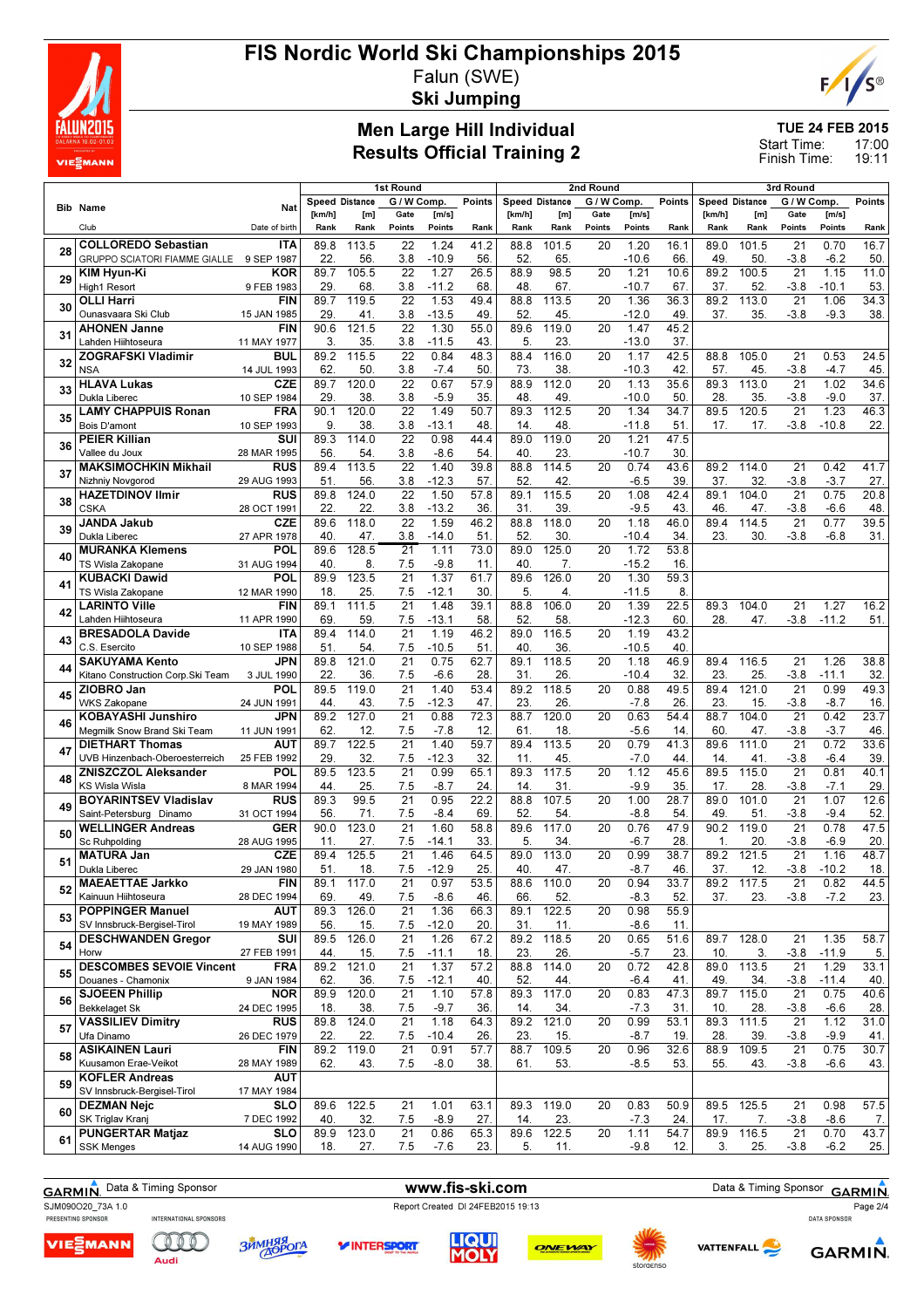

# FIS Nordic World Ski Championships 2015 Falun (SWE)



Ski Jumping

### Men Large Hill Individual Results Official Training 2

TUE 24 FEB 2015

17:00 19:11 Start Time: Finish Time:

| G / W Comp.<br>G / W Comp.<br>Speed Distance<br>G / W Comp.<br><b>Speed Distance</b><br>Points<br>Points<br>Speed Distance<br><b>Bib Name</b><br>Nat<br>[km/h]<br>Gate<br>[m/s]<br>[km/h]<br>Gate<br>[m/s]<br>[km/h]<br>Gate<br>[m/s]<br>[m]<br>[m]<br>[m]<br>Date of birth<br>Club<br>Rank<br>Points<br>Points<br>Points<br>Rank<br>Rank<br>Points<br>Points<br>Rank<br>Rank<br>Rank<br>Rank<br>Points<br>Rank<br>57.7<br>58.1<br>37.5<br><b>FORFANG Johann Andre</b><br><b>NOR</b><br>118.5<br>$\overline{21}$<br>0.81<br>121.5<br>0.52<br>110.0<br>$\overline{21}$<br>0.08<br>90.0<br>89.6<br>20<br>89.6<br>62<br>9.<br><b>Tromsoe Skiklubb</b><br>4 JUL 1995<br>46.<br>7.5<br>$-7.1$<br>38.<br>5.<br>14.<br>$-4.6$<br>14.<br>42.<br>$-3.8$<br>$-0.7$<br>34.<br>11.<br>JPN<br>125.0<br>$\overline{21}$<br>1.05<br>125.0<br>0.60<br>$\overline{21}$<br>0.21<br><b>TAKEUCHI Taku</b><br>89.0<br>67.2<br>89.0<br>63.7<br>89.1<br>117.0<br>20<br>63<br>7.5<br>46<br>Kitano Construction Corp. Ski Club<br>19.<br>$-9.3$<br>18.<br>40<br>7.<br>$-5.3$<br>24.<br>$-3.8$<br>$-1.9$<br>20 MAY 1987<br>73.<br>4.<br><b>NOR</b><br>90.2<br>126.0<br>$\overline{21}$<br>1.20<br>67.7<br>89.7<br>126.0<br>0.99<br>62.1<br>89.8<br>123.5<br>$\overline{21}$<br>0.69<br><b>BARDAL Anders</b><br>20<br>64<br><b>Steinkier Skiklubb</b><br>7.5<br>$-10.6$<br>17.<br>$-8.7$<br>5.<br>8<br>8.<br>$-3.8$<br>$-6.1$<br>24 AUG 1982<br>8.<br>15.<br>$\overline{4}$<br>1<br><b>SLO</b><br>89.4<br>129.0<br>21<br>1.15<br>73.6<br>89.1<br>114.5<br>20<br>0.67<br>44.2<br>89.3<br>112.0<br>21<br>0.39<br><b>TEPES Jurij</b><br>65<br>38<br>SD Dolomiti<br>6.<br>7.5<br>$-10.1$<br>10.<br>31<br>42.<br>$-5.9$<br>28.<br>37.<br>$-3.8$<br>$-3.4$<br>14 FEB 1989<br>51.<br><b>GER</b><br>130.0<br>21<br>0.95<br>77.1<br>89.7<br>120.0<br>0.91<br>52.0<br>89.9<br>21<br>0.49<br><b>NEUMAYER Michael</b><br>90.0<br>20<br>114.5<br>66<br>SC 1906 Oberstdorf<br>7.5<br>21.<br>3.<br>30.<br>$-3.8$<br>$-4.3$<br>15 JAN 1979<br>11.<br>$-8.4$<br>9.<br>$\mathbf{1}$<br>18.<br>$-8.0$<br>4.<br>60.2<br><b>ZYLA Piotr</b><br>POL<br>89.7<br>134.5<br>$\overline{21}$<br>83.3<br>89.2<br>123.0<br>0.59<br>1.17<br>20<br>67<br>KS Wisla Wisla<br>16 JAN 1987<br>29<br>7.5<br>$-10.3$<br>23<br>9<br>$-5.2$<br>$\overline{7}$<br>1.<br>$\mathbf 1$<br>0.91<br><b>KRAUS Marinus</b><br><b>GER</b><br>89.2<br>119.0<br>$\overline{20}$<br>1.01<br>60.6<br>89.0<br>111.5<br>36.7<br>123.5<br>21<br>0.80<br>20<br>89.3<br>68<br>43.<br>$-8.9$<br>50.<br>$-8.0$<br>28<br>$-3.8$<br>$-7.1$<br><b>Wsv Oberaudorf</b><br>62.<br>11.3<br>31.<br>40<br>48.<br>8.<br>13 FEB 1991<br>$\overline{20}$<br>1.54<br>65.8<br>120.0<br>0.92<br>51.9<br>89.5<br>$\overline{21}$<br>0.87<br>47.6<br><b>NOR</b><br>89.3<br>124.5<br>89.4<br>119.5<br><b>JACOBSEN Anders</b><br>20<br>69<br><b>Ringkollen Skiklubb</b><br>56.<br>20.<br>11.3<br>$-13.6$<br>21.<br>11<br>18<br>$-8.1$<br>22<br>18.<br>$-3.8$<br>$-7.7$<br>17 FEB 1985<br>17.<br>19.<br>0.53<br>JPN<br>89.5<br>124.5<br>20<br>1.09<br>69.8<br>89.7<br>122.0<br>0.62<br>58.1<br>90.0<br>121.5<br>21<br><b>ITO Daiki</b><br>20<br>70<br>20.<br>11.3<br>$-9.6$<br>13.<br>$-5.5$<br>9<br>$\overline{2}$<br>12.<br>$-3.8$<br>12.<br>Megmilk Snow Brand Ski Team<br>27 DEC 1985<br>44<br>14.<br>$\mathbf{1}$<br>$-4.7$<br><b>EISENBICHLER Markus</b><br><b>GER</b><br>127.5<br>20<br>0.71<br>78.5<br>89.0<br>118.5<br>0.31<br>54.6<br>89.7<br>118.0<br>$\overline{21}$<br>0.67<br>46.7<br>89.1<br>20<br>71<br>11.<br>11.3<br>$-6.3$<br>40<br>26.<br>$-2.7$<br>10<br>21.<br>$-3.8$<br>$-5.9$<br>21.<br>3 APR 1991<br>69<br>5.<br>13<br><b>TSV Siegsdorf</b><br>119.5<br>$\overline{20}$<br>0.92<br>$\overline{21}$<br>0.89<br>50.2<br><b>SLO</b><br>88.3<br>62.3<br>88.4<br>116.5<br>0.67<br>47.8<br>88.9<br>121.0<br><b>DAMJAN Jernei</b><br>20<br>72<br>SSK Sam Ihan<br>28 MAY 1983<br>41.<br>11.3<br>$-8.1$<br>29.<br>36.<br>$-5.9$<br>29<br>55<br>15.<br>$-3.8$<br>$-7.8$<br>14.<br>78.<br>73<br><b>GER</b><br>124.0<br>20<br>0.95<br>89.3<br>$\overline{21}$<br>1.01<br>58.1<br><b>FREITAG Richard</b><br>88.9<br>1.05<br>69.2<br>88.7<br>121.0<br>53.4<br>126.0<br>20<br>73<br>22.<br>11.3<br>$-9.3$<br>61<br>15.<br>$-8.4$<br>28<br>$-3.8$<br>$-8.9$<br>6.<br><b>SG Nickelhuette Aue</b><br>14 AUG 1991<br>75.<br>16.<br>17<br>6.<br>123.0<br>$\overline{20}$<br>117.5<br>$\overline{21}$<br>44.2<br>$\overline{\mathsf{s}}$ UI<br>89.3<br>0.78<br>69.8<br>88.9<br>0.57<br>50.5<br>89.2<br>118.0<br>0.95<br><b>AMMANN Simon</b><br>20<br>74<br>27.<br>31.<br>$-5.0$<br>11.3<br>$-6.9$<br>14<br>48<br>25<br>37.<br>21.<br>$-3.8$<br>$-8.4$<br>24.<br><b>SSC Toggenburg</b><br>25 JUN 1981<br>56<br>89.2<br>21<br>63.2<br><b>VELTA Rune</b><br><b>NOR</b><br>89.2<br>114.5<br>$\overline{20}$<br>0.89<br>53.6<br>127.5<br>$\overline{20}$<br>0.55<br>68.6<br>89.3<br>127.5<br>0.74<br>75<br>53.<br>11.3<br>$-7.8$<br>45.<br>23.<br>3.<br>$-4.9$<br>28<br>$-3.8$<br>$-6.5$<br>3.<br>Lommedalen II<br>19 JUL 1989<br>62.<br>$\mathbf{1}$<br>4<br>115.0<br>$\overline{20}$<br>0.97<br>$\overline{53.7}$<br>89.3<br>115.0<br>0.65<br>89.9<br>$\overline{21}$<br>0.74<br>52.4<br><b>SCHLIERENZAUER Gregor</b><br><b>AUT</b><br>89.3<br>20<br>45.3<br>121.5<br>76<br>SV Innsbruck-Bergisel-Tirol<br>7 JAN 1990<br>51.<br>11.3<br>$-8.6$<br>44.<br>14<br>40.<br>$-5.7$<br>36<br>3<br>12.<br>$-3.8$<br>$-6.5$<br>13.<br>56<br>89.3<br>49.5<br>POL<br>89.2<br>129.0<br>20<br>1.13<br>77.5<br>121.0<br>1.03<br>52.7<br>89.5<br>119.5<br>21<br>0.66<br><b>STOCH Kamil</b><br>20<br>77<br>KS Eve-nement Zakopane<br>25 MAY 1987<br>62.<br>6.<br>11.3<br>$-10.0$<br>7.<br>14.<br>15.<br>$-9.1$<br>20<br>17.<br>18.<br>$-3.8$<br>$-5.8$<br>15.<br>$\overline{20}$<br>89.2<br>65.5<br>$\overline{21}$<br>57.2<br>89.5<br>128.5<br>1.04<br>128.0<br>1.01<br>89.7<br>123.5<br>0.60<br>KASAI Noriaki<br>JPN<br>77.4<br>20<br>78<br>8.<br>11.3<br>$-9.2$<br>23.<br>$\overline{2}$<br>$-8.9$<br>3.<br>10<br>$-3.8$<br>$-5.3$<br>8.<br>Tsuchiya Home Ski Team<br>6 JUN 1972<br>44<br>8.<br>8.<br>35.9<br>$\overline{20}$<br>1.24<br>65.8<br>89.7<br>123.0<br>1.36<br>53.4<br>89.9<br>$\overline{21}$<br>0.67<br><b>HAYBOECK Michael</b><br><b>AUT</b><br>89.5<br>123.0<br>112.0<br>20<br>79<br>27.<br>11.3<br>$-10.9$<br>21.<br>$\mathbf{1}$<br>9<br>$-12.0$<br>17<br>3.<br>37.<br>$-3.8$<br>$-5.9$<br>36.<br>44.<br>UVB Hinzenbach-Oberoesterreich<br>5 MAR 1991<br>126.5<br>111.0<br>0.78<br>89.3<br>21<br>0.62<br>57.0<br><b>CZE</b><br>89.0<br>20<br>1.38<br>70.8<br>89.0<br>36.9<br>123.5<br><b>KOUDELKA Roman</b><br>20<br>80<br>13.<br>$-12.2$<br>51.<br>$-6.9$<br>28<br>$-3.8$<br>$-5.5$<br>73.<br>11.3<br>13.<br>40<br>47<br>8.<br><b>LSK Lomnice nad Popelkou</b><br>9 JUL 1989<br>$\overline{20}$<br>1.22<br>89.6<br>$\overline{21}$<br>1.08<br><b>FANNEMEL Anders</b><br><b>NOR</b><br>89.6<br>129.5<br>77.6<br>89.3<br>117.5<br>20<br>0.83<br>48.2<br>127.0<br>81<br>Hornindal II<br>5.<br>11.3<br>$-10.8$<br>14.<br>31.<br>$-7.3$<br>27.<br>5.<br>$-3.8$<br>$-9.5$<br>13 MAY 1991<br>40.<br>6.<br>14<br>$\overline{21}$<br><b>GER</b><br>89.5<br>133.0<br>20<br>1.67<br>80.0<br>89.5<br>119.5<br>0.56<br>54.2<br>89.9<br>133.0<br>1.01<br><b>FREUND Severin</b><br>20<br>82<br>2.<br>11.3<br>$-14.7$<br>10.<br>21.<br>$-4.9$<br>15.<br>3.<br>$-3.8$<br>$-8.9$<br><b>WSV DJK Rastbuechl</b><br>11 MAY 1988<br>44.<br>4.<br>1.<br><b>AUT</b><br>81.7<br>21<br>0.93<br><b>KRAFT Stefan</b><br>88.8<br>128.5<br>19<br>0.99<br>89.3<br>129.0<br>0.86<br>68.6<br>89.4<br>131.5<br>20<br>83<br>$-3.8$<br>$-8.2$<br>SV Schwarzach-Salzburg<br>13 MAY 1993<br>8.<br>15.1<br>-8.7<br>2.<br>14.<br>$-7.6$<br>$\mathbf{1}$ .<br>23.<br>2.<br>76.<br>1.<br>1.60<br>$\overline{\text{SLO}}$<br>88.5<br>131.0<br>19<br>80.8<br>88.3<br>125.5<br>0.95<br>61.5<br><b>PREVC Peter</b><br>20<br>84<br>6.<br>20 SEP 1992<br>3.<br>75.<br>6.<br>$-8.4$<br>SK Triglav Kranj<br>77.<br>3.<br>15.1<br>$-14.1$ |  |  | <b>1st Round</b><br>2nd Round |  |  |  |  |  |  |  | 3rd Round |  |  |  |  |                |
|-----------------------------------------------------------------------------------------------------------------------------------------------------------------------------------------------------------------------------------------------------------------------------------------------------------------------------------------------------------------------------------------------------------------------------------------------------------------------------------------------------------------------------------------------------------------------------------------------------------------------------------------------------------------------------------------------------------------------------------------------------------------------------------------------------------------------------------------------------------------------------------------------------------------------------------------------------------------------------------------------------------------------------------------------------------------------------------------------------------------------------------------------------------------------------------------------------------------------------------------------------------------------------------------------------------------------------------------------------------------------------------------------------------------------------------------------------------------------------------------------------------------------------------------------------------------------------------------------------------------------------------------------------------------------------------------------------------------------------------------------------------------------------------------------------------------------------------------------------------------------------------------------------------------------------------------------------------------------------------------------------------------------------------------------------------------------------------------------------------------------------------------------------------------------------------------------------------------------------------------------------------------------------------------------------------------------------------------------------------------------------------------------------------------------------------------------------------------------------------------------------------------------------------------------------------------------------------------------------------------------------------------------------------------------------------------------------------------------------------------------------------------------------------------------------------------------------------------------------------------------------------------------------------------------------------------------------------------------------------------------------------------------------------------------------------------------------------------------------------------------------------------------------------------------------------------------------------------------------------------------------------------------------------------------------------------------------------------------------------------------------------------------------------------------------------------------------------------------------------------------------------------------------------------------------------------------------------------------------------------------------------------------------------------------------------------------------------------------------------------------------------------------------------------------------------------------------------------------------------------------------------------------------------------------------------------------------------------------------------------------------------------------------------------------------------------------------------------------------------------------------------------------------------------------------------------------------------------------------------------------------------------------------------------------------------------------------------------------------------------------------------------------------------------------------------------------------------------------------------------------------------------------------------------------------------------------------------------------------------------------------------------------------------------------------------------------------------------------------------------------------------------------------------------------------------------------------------------------------------------------------------------------------------------------------------------------------------------------------------------------------------------------------------------------------------------------------------------------------------------------------------------------------------------------------------------------------------------------------------------------------------------------------------------------------------------------------------------------------------------------------------------------------------------------------------------------------------------------------------------------------------------------------------------------------------------------------------------------------------------------------------------------------------------------------------------------------------------------------------------------------------------------------------------------------------------------------------------------------------------------------------------------------------------------------------------------------------------------------------------------------------------------------------------------------------------------------------------------------------------------------------------------------------------------------------------------------------------------------------------------------------------------------------------------------------------------------------------------------------------------------------------------------------------------------------------------------------------------------------------------------------------------------------------------------------------------------------------------------------------------------------------------------------------------------------------------------------------------------------------------------------------------------------------------------------------------------------------------------------------------------------------------------------------------------------------------------------------------------------------------------------------------------------------------------------------------------------------------------------------------------------------------------------------------------------------------------------------------------------------------------------------------------------------------------------------------------------------------------------------------------------------------------------------------------------------------------------------------------------------------------------------------------------------------------------------------------------------------------------------------------------------------------------------------------------------------------------------------------------------------------------------------------------------------------------------------------------------------------------------------------------------------------------------------------------------------------------------------------------|--|--|-------------------------------|--|--|--|--|--|--|--|-----------|--|--|--|--|----------------|
|                                                                                                                                                                                                                                                                                                                                                                                                                                                                                                                                                                                                                                                                                                                                                                                                                                                                                                                                                                                                                                                                                                                                                                                                                                                                                                                                                                                                                                                                                                                                                                                                                                                                                                                                                                                                                                                                                                                                                                                                                                                                                                                                                                                                                                                                                                                                                                                                                                                                                                                                                                                                                                                                                                                                                                                                                                                                                                                                                                                                                                                                                                                                                                                                                                                                                                                                                                                                                                                                                                                                                                                                                                                                                                                                                                                                                                                                                                                                                                                                                                                                                                                                                                                                                                                                                                                                                                                                                                                                                                                                                                                                                                                                                                                                                                                                                                                                                                                                                                                                                                                                                                                                                                                                                                                                                                                                                                                                                                                                                                                                                                                                                                                                                                                                                                                                                                                                                                                                                                                                                                                                                                                                                                                                                                                                                                                                                                                                                                                                                                                                                                                                                                                                                                                                                                                                                                                                                                                                                                                                                                                                                                                                                                                                                                                                                                                                                                                                                                                                                                                                                                                                                                                                                                                                                                                                                                                                                                                                                                                   |  |  |                               |  |  |  |  |  |  |  |           |  |  |  |  | Points         |
|                                                                                                                                                                                                                                                                                                                                                                                                                                                                                                                                                                                                                                                                                                                                                                                                                                                                                                                                                                                                                                                                                                                                                                                                                                                                                                                                                                                                                                                                                                                                                                                                                                                                                                                                                                                                                                                                                                                                                                                                                                                                                                                                                                                                                                                                                                                                                                                                                                                                                                                                                                                                                                                                                                                                                                                                                                                                                                                                                                                                                                                                                                                                                                                                                                                                                                                                                                                                                                                                                                                                                                                                                                                                                                                                                                                                                                                                                                                                                                                                                                                                                                                                                                                                                                                                                                                                                                                                                                                                                                                                                                                                                                                                                                                                                                                                                                                                                                                                                                                                                                                                                                                                                                                                                                                                                                                                                                                                                                                                                                                                                                                                                                                                                                                                                                                                                                                                                                                                                                                                                                                                                                                                                                                                                                                                                                                                                                                                                                                                                                                                                                                                                                                                                                                                                                                                                                                                                                                                                                                                                                                                                                                                                                                                                                                                                                                                                                                                                                                                                                                                                                                                                                                                                                                                                                                                                                                                                                                                                                                   |  |  |                               |  |  |  |  |  |  |  |           |  |  |  |  |                |
|                                                                                                                                                                                                                                                                                                                                                                                                                                                                                                                                                                                                                                                                                                                                                                                                                                                                                                                                                                                                                                                                                                                                                                                                                                                                                                                                                                                                                                                                                                                                                                                                                                                                                                                                                                                                                                                                                                                                                                                                                                                                                                                                                                                                                                                                                                                                                                                                                                                                                                                                                                                                                                                                                                                                                                                                                                                                                                                                                                                                                                                                                                                                                                                                                                                                                                                                                                                                                                                                                                                                                                                                                                                                                                                                                                                                                                                                                                                                                                                                                                                                                                                                                                                                                                                                                                                                                                                                                                                                                                                                                                                                                                                                                                                                                                                                                                                                                                                                                                                                                                                                                                                                                                                                                                                                                                                                                                                                                                                                                                                                                                                                                                                                                                                                                                                                                                                                                                                                                                                                                                                                                                                                                                                                                                                                                                                                                                                                                                                                                                                                                                                                                                                                                                                                                                                                                                                                                                                                                                                                                                                                                                                                                                                                                                                                                                                                                                                                                                                                                                                                                                                                                                                                                                                                                                                                                                                                                                                                                                                   |  |  |                               |  |  |  |  |  |  |  |           |  |  |  |  | Rank           |
|                                                                                                                                                                                                                                                                                                                                                                                                                                                                                                                                                                                                                                                                                                                                                                                                                                                                                                                                                                                                                                                                                                                                                                                                                                                                                                                                                                                                                                                                                                                                                                                                                                                                                                                                                                                                                                                                                                                                                                                                                                                                                                                                                                                                                                                                                                                                                                                                                                                                                                                                                                                                                                                                                                                                                                                                                                                                                                                                                                                                                                                                                                                                                                                                                                                                                                                                                                                                                                                                                                                                                                                                                                                                                                                                                                                                                                                                                                                                                                                                                                                                                                                                                                                                                                                                                                                                                                                                                                                                                                                                                                                                                                                                                                                                                                                                                                                                                                                                                                                                                                                                                                                                                                                                                                                                                                                                                                                                                                                                                                                                                                                                                                                                                                                                                                                                                                                                                                                                                                                                                                                                                                                                                                                                                                                                                                                                                                                                                                                                                                                                                                                                                                                                                                                                                                                                                                                                                                                                                                                                                                                                                                                                                                                                                                                                                                                                                                                                                                                                                                                                                                                                                                                                                                                                                                                                                                                                                                                                                                                   |  |  |                               |  |  |  |  |  |  |  |           |  |  |  |  |                |
|                                                                                                                                                                                                                                                                                                                                                                                                                                                                                                                                                                                                                                                                                                                                                                                                                                                                                                                                                                                                                                                                                                                                                                                                                                                                                                                                                                                                                                                                                                                                                                                                                                                                                                                                                                                                                                                                                                                                                                                                                                                                                                                                                                                                                                                                                                                                                                                                                                                                                                                                                                                                                                                                                                                                                                                                                                                                                                                                                                                                                                                                                                                                                                                                                                                                                                                                                                                                                                                                                                                                                                                                                                                                                                                                                                                                                                                                                                                                                                                                                                                                                                                                                                                                                                                                                                                                                                                                                                                                                                                                                                                                                                                                                                                                                                                                                                                                                                                                                                                                                                                                                                                                                                                                                                                                                                                                                                                                                                                                                                                                                                                                                                                                                                                                                                                                                                                                                                                                                                                                                                                                                                                                                                                                                                                                                                                                                                                                                                                                                                                                                                                                                                                                                                                                                                                                                                                                                                                                                                                                                                                                                                                                                                                                                                                                                                                                                                                                                                                                                                                                                                                                                                                                                                                                                                                                                                                                                                                                                                                   |  |  |                               |  |  |  |  |  |  |  |           |  |  |  |  |                |
|                                                                                                                                                                                                                                                                                                                                                                                                                                                                                                                                                                                                                                                                                                                                                                                                                                                                                                                                                                                                                                                                                                                                                                                                                                                                                                                                                                                                                                                                                                                                                                                                                                                                                                                                                                                                                                                                                                                                                                                                                                                                                                                                                                                                                                                                                                                                                                                                                                                                                                                                                                                                                                                                                                                                                                                                                                                                                                                                                                                                                                                                                                                                                                                                                                                                                                                                                                                                                                                                                                                                                                                                                                                                                                                                                                                                                                                                                                                                                                                                                                                                                                                                                                                                                                                                                                                                                                                                                                                                                                                                                                                                                                                                                                                                                                                                                                                                                                                                                                                                                                                                                                                                                                                                                                                                                                                                                                                                                                                                                                                                                                                                                                                                                                                                                                                                                                                                                                                                                                                                                                                                                                                                                                                                                                                                                                                                                                                                                                                                                                                                                                                                                                                                                                                                                                                                                                                                                                                                                                                                                                                                                                                                                                                                                                                                                                                                                                                                                                                                                                                                                                                                                                                                                                                                                                                                                                                                                                                                                                                   |  |  |                               |  |  |  |  |  |  |  |           |  |  |  |  | 48.9           |
|                                                                                                                                                                                                                                                                                                                                                                                                                                                                                                                                                                                                                                                                                                                                                                                                                                                                                                                                                                                                                                                                                                                                                                                                                                                                                                                                                                                                                                                                                                                                                                                                                                                                                                                                                                                                                                                                                                                                                                                                                                                                                                                                                                                                                                                                                                                                                                                                                                                                                                                                                                                                                                                                                                                                                                                                                                                                                                                                                                                                                                                                                                                                                                                                                                                                                                                                                                                                                                                                                                                                                                                                                                                                                                                                                                                                                                                                                                                                                                                                                                                                                                                                                                                                                                                                                                                                                                                                                                                                                                                                                                                                                                                                                                                                                                                                                                                                                                                                                                                                                                                                                                                                                                                                                                                                                                                                                                                                                                                                                                                                                                                                                                                                                                                                                                                                                                                                                                                                                                                                                                                                                                                                                                                                                                                                                                                                                                                                                                                                                                                                                                                                                                                                                                                                                                                                                                                                                                                                                                                                                                                                                                                                                                                                                                                                                                                                                                                                                                                                                                                                                                                                                                                                                                                                                                                                                                                                                                                                                                                   |  |  |                               |  |  |  |  |  |  |  |           |  |  |  |  | 17.            |
|                                                                                                                                                                                                                                                                                                                                                                                                                                                                                                                                                                                                                                                                                                                                                                                                                                                                                                                                                                                                                                                                                                                                                                                                                                                                                                                                                                                                                                                                                                                                                                                                                                                                                                                                                                                                                                                                                                                                                                                                                                                                                                                                                                                                                                                                                                                                                                                                                                                                                                                                                                                                                                                                                                                                                                                                                                                                                                                                                                                                                                                                                                                                                                                                                                                                                                                                                                                                                                                                                                                                                                                                                                                                                                                                                                                                                                                                                                                                                                                                                                                                                                                                                                                                                                                                                                                                                                                                                                                                                                                                                                                                                                                                                                                                                                                                                                                                                                                                                                                                                                                                                                                                                                                                                                                                                                                                                                                                                                                                                                                                                                                                                                                                                                                                                                                                                                                                                                                                                                                                                                                                                                                                                                                                                                                                                                                                                                                                                                                                                                                                                                                                                                                                                                                                                                                                                                                                                                                                                                                                                                                                                                                                                                                                                                                                                                                                                                                                                                                                                                                                                                                                                                                                                                                                                                                                                                                                                                                                                                                   |  |  |                               |  |  |  |  |  |  |  |           |  |  |  |  | 56.4           |
|                                                                                                                                                                                                                                                                                                                                                                                                                                                                                                                                                                                                                                                                                                                                                                                                                                                                                                                                                                                                                                                                                                                                                                                                                                                                                                                                                                                                                                                                                                                                                                                                                                                                                                                                                                                                                                                                                                                                                                                                                                                                                                                                                                                                                                                                                                                                                                                                                                                                                                                                                                                                                                                                                                                                                                                                                                                                                                                                                                                                                                                                                                                                                                                                                                                                                                                                                                                                                                                                                                                                                                                                                                                                                                                                                                                                                                                                                                                                                                                                                                                                                                                                                                                                                                                                                                                                                                                                                                                                                                                                                                                                                                                                                                                                                                                                                                                                                                                                                                                                                                                                                                                                                                                                                                                                                                                                                                                                                                                                                                                                                                                                                                                                                                                                                                                                                                                                                                                                                                                                                                                                                                                                                                                                                                                                                                                                                                                                                                                                                                                                                                                                                                                                                                                                                                                                                                                                                                                                                                                                                                                                                                                                                                                                                                                                                                                                                                                                                                                                                                                                                                                                                                                                                                                                                                                                                                                                                                                                                                                   |  |  |                               |  |  |  |  |  |  |  |           |  |  |  |  | 10.            |
|                                                                                                                                                                                                                                                                                                                                                                                                                                                                                                                                                                                                                                                                                                                                                                                                                                                                                                                                                                                                                                                                                                                                                                                                                                                                                                                                                                                                                                                                                                                                                                                                                                                                                                                                                                                                                                                                                                                                                                                                                                                                                                                                                                                                                                                                                                                                                                                                                                                                                                                                                                                                                                                                                                                                                                                                                                                                                                                                                                                                                                                                                                                                                                                                                                                                                                                                                                                                                                                                                                                                                                                                                                                                                                                                                                                                                                                                                                                                                                                                                                                                                                                                                                                                                                                                                                                                                                                                                                                                                                                                                                                                                                                                                                                                                                                                                                                                                                                                                                                                                                                                                                                                                                                                                                                                                                                                                                                                                                                                                                                                                                                                                                                                                                                                                                                                                                                                                                                                                                                                                                                                                                                                                                                                                                                                                                                                                                                                                                                                                                                                                                                                                                                                                                                                                                                                                                                                                                                                                                                                                                                                                                                                                                                                                                                                                                                                                                                                                                                                                                                                                                                                                                                                                                                                                                                                                                                                                                                                                                                   |  |  |                               |  |  |  |  |  |  |  |           |  |  |  |  | 38.4           |
|                                                                                                                                                                                                                                                                                                                                                                                                                                                                                                                                                                                                                                                                                                                                                                                                                                                                                                                                                                                                                                                                                                                                                                                                                                                                                                                                                                                                                                                                                                                                                                                                                                                                                                                                                                                                                                                                                                                                                                                                                                                                                                                                                                                                                                                                                                                                                                                                                                                                                                                                                                                                                                                                                                                                                                                                                                                                                                                                                                                                                                                                                                                                                                                                                                                                                                                                                                                                                                                                                                                                                                                                                                                                                                                                                                                                                                                                                                                                                                                                                                                                                                                                                                                                                                                                                                                                                                                                                                                                                                                                                                                                                                                                                                                                                                                                                                                                                                                                                                                                                                                                                                                                                                                                                                                                                                                                                                                                                                                                                                                                                                                                                                                                                                                                                                                                                                                                                                                                                                                                                                                                                                                                                                                                                                                                                                                                                                                                                                                                                                                                                                                                                                                                                                                                                                                                                                                                                                                                                                                                                                                                                                                                                                                                                                                                                                                                                                                                                                                                                                                                                                                                                                                                                                                                                                                                                                                                                                                                                                                   |  |  |                               |  |  |  |  |  |  |  |           |  |  |  |  | 33.            |
|                                                                                                                                                                                                                                                                                                                                                                                                                                                                                                                                                                                                                                                                                                                                                                                                                                                                                                                                                                                                                                                                                                                                                                                                                                                                                                                                                                                                                                                                                                                                                                                                                                                                                                                                                                                                                                                                                                                                                                                                                                                                                                                                                                                                                                                                                                                                                                                                                                                                                                                                                                                                                                                                                                                                                                                                                                                                                                                                                                                                                                                                                                                                                                                                                                                                                                                                                                                                                                                                                                                                                                                                                                                                                                                                                                                                                                                                                                                                                                                                                                                                                                                                                                                                                                                                                                                                                                                                                                                                                                                                                                                                                                                                                                                                                                                                                                                                                                                                                                                                                                                                                                                                                                                                                                                                                                                                                                                                                                                                                                                                                                                                                                                                                                                                                                                                                                                                                                                                                                                                                                                                                                                                                                                                                                                                                                                                                                                                                                                                                                                                                                                                                                                                                                                                                                                                                                                                                                                                                                                                                                                                                                                                                                                                                                                                                                                                                                                                                                                                                                                                                                                                                                                                                                                                                                                                                                                                                                                                                                                   |  |  |                               |  |  |  |  |  |  |  |           |  |  |  |  | 42.0           |
|                                                                                                                                                                                                                                                                                                                                                                                                                                                                                                                                                                                                                                                                                                                                                                                                                                                                                                                                                                                                                                                                                                                                                                                                                                                                                                                                                                                                                                                                                                                                                                                                                                                                                                                                                                                                                                                                                                                                                                                                                                                                                                                                                                                                                                                                                                                                                                                                                                                                                                                                                                                                                                                                                                                                                                                                                                                                                                                                                                                                                                                                                                                                                                                                                                                                                                                                                                                                                                                                                                                                                                                                                                                                                                                                                                                                                                                                                                                                                                                                                                                                                                                                                                                                                                                                                                                                                                                                                                                                                                                                                                                                                                                                                                                                                                                                                                                                                                                                                                                                                                                                                                                                                                                                                                                                                                                                                                                                                                                                                                                                                                                                                                                                                                                                                                                                                                                                                                                                                                                                                                                                                                                                                                                                                                                                                                                                                                                                                                                                                                                                                                                                                                                                                                                                                                                                                                                                                                                                                                                                                                                                                                                                                                                                                                                                                                                                                                                                                                                                                                                                                                                                                                                                                                                                                                                                                                                                                                                                                                                   |  |  |                               |  |  |  |  |  |  |  |           |  |  |  |  | 26.            |
|                                                                                                                                                                                                                                                                                                                                                                                                                                                                                                                                                                                                                                                                                                                                                                                                                                                                                                                                                                                                                                                                                                                                                                                                                                                                                                                                                                                                                                                                                                                                                                                                                                                                                                                                                                                                                                                                                                                                                                                                                                                                                                                                                                                                                                                                                                                                                                                                                                                                                                                                                                                                                                                                                                                                                                                                                                                                                                                                                                                                                                                                                                                                                                                                                                                                                                                                                                                                                                                                                                                                                                                                                                                                                                                                                                                                                                                                                                                                                                                                                                                                                                                                                                                                                                                                                                                                                                                                                                                                                                                                                                                                                                                                                                                                                                                                                                                                                                                                                                                                                                                                                                                                                                                                                                                                                                                                                                                                                                                                                                                                                                                                                                                                                                                                                                                                                                                                                                                                                                                                                                                                                                                                                                                                                                                                                                                                                                                                                                                                                                                                                                                                                                                                                                                                                                                                                                                                                                                                                                                                                                                                                                                                                                                                                                                                                                                                                                                                                                                                                                                                                                                                                                                                                                                                                                                                                                                                                                                                                                                   |  |  |                               |  |  |  |  |  |  |  |           |  |  |  |  |                |
|                                                                                                                                                                                                                                                                                                                                                                                                                                                                                                                                                                                                                                                                                                                                                                                                                                                                                                                                                                                                                                                                                                                                                                                                                                                                                                                                                                                                                                                                                                                                                                                                                                                                                                                                                                                                                                                                                                                                                                                                                                                                                                                                                                                                                                                                                                                                                                                                                                                                                                                                                                                                                                                                                                                                                                                                                                                                                                                                                                                                                                                                                                                                                                                                                                                                                                                                                                                                                                                                                                                                                                                                                                                                                                                                                                                                                                                                                                                                                                                                                                                                                                                                                                                                                                                                                                                                                                                                                                                                                                                                                                                                                                                                                                                                                                                                                                                                                                                                                                                                                                                                                                                                                                                                                                                                                                                                                                                                                                                                                                                                                                                                                                                                                                                                                                                                                                                                                                                                                                                                                                                                                                                                                                                                                                                                                                                                                                                                                                                                                                                                                                                                                                                                                                                                                                                                                                                                                                                                                                                                                                                                                                                                                                                                                                                                                                                                                                                                                                                                                                                                                                                                                                                                                                                                                                                                                                                                                                                                                                                   |  |  |                               |  |  |  |  |  |  |  |           |  |  |  |  |                |
|                                                                                                                                                                                                                                                                                                                                                                                                                                                                                                                                                                                                                                                                                                                                                                                                                                                                                                                                                                                                                                                                                                                                                                                                                                                                                                                                                                                                                                                                                                                                                                                                                                                                                                                                                                                                                                                                                                                                                                                                                                                                                                                                                                                                                                                                                                                                                                                                                                                                                                                                                                                                                                                                                                                                                                                                                                                                                                                                                                                                                                                                                                                                                                                                                                                                                                                                                                                                                                                                                                                                                                                                                                                                                                                                                                                                                                                                                                                                                                                                                                                                                                                                                                                                                                                                                                                                                                                                                                                                                                                                                                                                                                                                                                                                                                                                                                                                                                                                                                                                                                                                                                                                                                                                                                                                                                                                                                                                                                                                                                                                                                                                                                                                                                                                                                                                                                                                                                                                                                                                                                                                                                                                                                                                                                                                                                                                                                                                                                                                                                                                                                                                                                                                                                                                                                                                                                                                                                                                                                                                                                                                                                                                                                                                                                                                                                                                                                                                                                                                                                                                                                                                                                                                                                                                                                                                                                                                                                                                                                                   |  |  |                               |  |  |  |  |  |  |  |           |  |  |  |  | 55.4           |
|                                                                                                                                                                                                                                                                                                                                                                                                                                                                                                                                                                                                                                                                                                                                                                                                                                                                                                                                                                                                                                                                                                                                                                                                                                                                                                                                                                                                                                                                                                                                                                                                                                                                                                                                                                                                                                                                                                                                                                                                                                                                                                                                                                                                                                                                                                                                                                                                                                                                                                                                                                                                                                                                                                                                                                                                                                                                                                                                                                                                                                                                                                                                                                                                                                                                                                                                                                                                                                                                                                                                                                                                                                                                                                                                                                                                                                                                                                                                                                                                                                                                                                                                                                                                                                                                                                                                                                                                                                                                                                                                                                                                                                                                                                                                                                                                                                                                                                                                                                                                                                                                                                                                                                                                                                                                                                                                                                                                                                                                                                                                                                                                                                                                                                                                                                                                                                                                                                                                                                                                                                                                                                                                                                                                                                                                                                                                                                                                                                                                                                                                                                                                                                                                                                                                                                                                                                                                                                                                                                                                                                                                                                                                                                                                                                                                                                                                                                                                                                                                                                                                                                                                                                                                                                                                                                                                                                                                                                                                                                                   |  |  |                               |  |  |  |  |  |  |  |           |  |  |  |  | 11.            |
|                                                                                                                                                                                                                                                                                                                                                                                                                                                                                                                                                                                                                                                                                                                                                                                                                                                                                                                                                                                                                                                                                                                                                                                                                                                                                                                                                                                                                                                                                                                                                                                                                                                                                                                                                                                                                                                                                                                                                                                                                                                                                                                                                                                                                                                                                                                                                                                                                                                                                                                                                                                                                                                                                                                                                                                                                                                                                                                                                                                                                                                                                                                                                                                                                                                                                                                                                                                                                                                                                                                                                                                                                                                                                                                                                                                                                                                                                                                                                                                                                                                                                                                                                                                                                                                                                                                                                                                                                                                                                                                                                                                                                                                                                                                                                                                                                                                                                                                                                                                                                                                                                                                                                                                                                                                                                                                                                                                                                                                                                                                                                                                                                                                                                                                                                                                                                                                                                                                                                                                                                                                                                                                                                                                                                                                                                                                                                                                                                                                                                                                                                                                                                                                                                                                                                                                                                                                                                                                                                                                                                                                                                                                                                                                                                                                                                                                                                                                                                                                                                                                                                                                                                                                                                                                                                                                                                                                                                                                                                                                   |  |  |                               |  |  |  |  |  |  |  |           |  |  |  |  |                |
|                                                                                                                                                                                                                                                                                                                                                                                                                                                                                                                                                                                                                                                                                                                                                                                                                                                                                                                                                                                                                                                                                                                                                                                                                                                                                                                                                                                                                                                                                                                                                                                                                                                                                                                                                                                                                                                                                                                                                                                                                                                                                                                                                                                                                                                                                                                                                                                                                                                                                                                                                                                                                                                                                                                                                                                                                                                                                                                                                                                                                                                                                                                                                                                                                                                                                                                                                                                                                                                                                                                                                                                                                                                                                                                                                                                                                                                                                                                                                                                                                                                                                                                                                                                                                                                                                                                                                                                                                                                                                                                                                                                                                                                                                                                                                                                                                                                                                                                                                                                                                                                                                                                                                                                                                                                                                                                                                                                                                                                                                                                                                                                                                                                                                                                                                                                                                                                                                                                                                                                                                                                                                                                                                                                                                                                                                                                                                                                                                                                                                                                                                                                                                                                                                                                                                                                                                                                                                                                                                                                                                                                                                                                                                                                                                                                                                                                                                                                                                                                                                                                                                                                                                                                                                                                                                                                                                                                                                                                                                                                   |  |  |                               |  |  |  |  |  |  |  |           |  |  |  |  |                |
|                                                                                                                                                                                                                                                                                                                                                                                                                                                                                                                                                                                                                                                                                                                                                                                                                                                                                                                                                                                                                                                                                                                                                                                                                                                                                                                                                                                                                                                                                                                                                                                                                                                                                                                                                                                                                                                                                                                                                                                                                                                                                                                                                                                                                                                                                                                                                                                                                                                                                                                                                                                                                                                                                                                                                                                                                                                                                                                                                                                                                                                                                                                                                                                                                                                                                                                                                                                                                                                                                                                                                                                                                                                                                                                                                                                                                                                                                                                                                                                                                                                                                                                                                                                                                                                                                                                                                                                                                                                                                                                                                                                                                                                                                                                                                                                                                                                                                                                                                                                                                                                                                                                                                                                                                                                                                                                                                                                                                                                                                                                                                                                                                                                                                                                                                                                                                                                                                                                                                                                                                                                                                                                                                                                                                                                                                                                                                                                                                                                                                                                                                                                                                                                                                                                                                                                                                                                                                                                                                                                                                                                                                                                                                                                                                                                                                                                                                                                                                                                                                                                                                                                                                                                                                                                                                                                                                                                                                                                                                                                   |  |  |                               |  |  |  |  |  |  |  |           |  |  |  |  | 54.2           |
|                                                                                                                                                                                                                                                                                                                                                                                                                                                                                                                                                                                                                                                                                                                                                                                                                                                                                                                                                                                                                                                                                                                                                                                                                                                                                                                                                                                                                                                                                                                                                                                                                                                                                                                                                                                                                                                                                                                                                                                                                                                                                                                                                                                                                                                                                                                                                                                                                                                                                                                                                                                                                                                                                                                                                                                                                                                                                                                                                                                                                                                                                                                                                                                                                                                                                                                                                                                                                                                                                                                                                                                                                                                                                                                                                                                                                                                                                                                                                                                                                                                                                                                                                                                                                                                                                                                                                                                                                                                                                                                                                                                                                                                                                                                                                                                                                                                                                                                                                                                                                                                                                                                                                                                                                                                                                                                                                                                                                                                                                                                                                                                                                                                                                                                                                                                                                                                                                                                                                                                                                                                                                                                                                                                                                                                                                                                                                                                                                                                                                                                                                                                                                                                                                                                                                                                                                                                                                                                                                                                                                                                                                                                                                                                                                                                                                                                                                                                                                                                                                                                                                                                                                                                                                                                                                                                                                                                                                                                                                                                   |  |  |                               |  |  |  |  |  |  |  |           |  |  |  |  |                |
|                                                                                                                                                                                                                                                                                                                                                                                                                                                                                                                                                                                                                                                                                                                                                                                                                                                                                                                                                                                                                                                                                                                                                                                                                                                                                                                                                                                                                                                                                                                                                                                                                                                                                                                                                                                                                                                                                                                                                                                                                                                                                                                                                                                                                                                                                                                                                                                                                                                                                                                                                                                                                                                                                                                                                                                                                                                                                                                                                                                                                                                                                                                                                                                                                                                                                                                                                                                                                                                                                                                                                                                                                                                                                                                                                                                                                                                                                                                                                                                                                                                                                                                                                                                                                                                                                                                                                                                                                                                                                                                                                                                                                                                                                                                                                                                                                                                                                                                                                                                                                                                                                                                                                                                                                                                                                                                                                                                                                                                                                                                                                                                                                                                                                                                                                                                                                                                                                                                                                                                                                                                                                                                                                                                                                                                                                                                                                                                                                                                                                                                                                                                                                                                                                                                                                                                                                                                                                                                                                                                                                                                                                                                                                                                                                                                                                                                                                                                                                                                                                                                                                                                                                                                                                                                                                                                                                                                                                                                                                                                   |  |  |                               |  |  |  |  |  |  |  |           |  |  |  |  |                |
|                                                                                                                                                                                                                                                                                                                                                                                                                                                                                                                                                                                                                                                                                                                                                                                                                                                                                                                                                                                                                                                                                                                                                                                                                                                                                                                                                                                                                                                                                                                                                                                                                                                                                                                                                                                                                                                                                                                                                                                                                                                                                                                                                                                                                                                                                                                                                                                                                                                                                                                                                                                                                                                                                                                                                                                                                                                                                                                                                                                                                                                                                                                                                                                                                                                                                                                                                                                                                                                                                                                                                                                                                                                                                                                                                                                                                                                                                                                                                                                                                                                                                                                                                                                                                                                                                                                                                                                                                                                                                                                                                                                                                                                                                                                                                                                                                                                                                                                                                                                                                                                                                                                                                                                                                                                                                                                                                                                                                                                                                                                                                                                                                                                                                                                                                                                                                                                                                                                                                                                                                                                                                                                                                                                                                                                                                                                                                                                                                                                                                                                                                                                                                                                                                                                                                                                                                                                                                                                                                                                                                                                                                                                                                                                                                                                                                                                                                                                                                                                                                                                                                                                                                                                                                                                                                                                                                                                                                                                                                                                   |  |  |                               |  |  |  |  |  |  |  |           |  |  |  |  |                |
|                                                                                                                                                                                                                                                                                                                                                                                                                                                                                                                                                                                                                                                                                                                                                                                                                                                                                                                                                                                                                                                                                                                                                                                                                                                                                                                                                                                                                                                                                                                                                                                                                                                                                                                                                                                                                                                                                                                                                                                                                                                                                                                                                                                                                                                                                                                                                                                                                                                                                                                                                                                                                                                                                                                                                                                                                                                                                                                                                                                                                                                                                                                                                                                                                                                                                                                                                                                                                                                                                                                                                                                                                                                                                                                                                                                                                                                                                                                                                                                                                                                                                                                                                                                                                                                                                                                                                                                                                                                                                                                                                                                                                                                                                                                                                                                                                                                                                                                                                                                                                                                                                                                                                                                                                                                                                                                                                                                                                                                                                                                                                                                                                                                                                                                                                                                                                                                                                                                                                                                                                                                                                                                                                                                                                                                                                                                                                                                                                                                                                                                                                                                                                                                                                                                                                                                                                                                                                                                                                                                                                                                                                                                                                                                                                                                                                                                                                                                                                                                                                                                                                                                                                                                                                                                                                                                                                                                                                                                                                                                   |  |  |                               |  |  |  |  |  |  |  |           |  |  |  |  |                |
|                                                                                                                                                                                                                                                                                                                                                                                                                                                                                                                                                                                                                                                                                                                                                                                                                                                                                                                                                                                                                                                                                                                                                                                                                                                                                                                                                                                                                                                                                                                                                                                                                                                                                                                                                                                                                                                                                                                                                                                                                                                                                                                                                                                                                                                                                                                                                                                                                                                                                                                                                                                                                                                                                                                                                                                                                                                                                                                                                                                                                                                                                                                                                                                                                                                                                                                                                                                                                                                                                                                                                                                                                                                                                                                                                                                                                                                                                                                                                                                                                                                                                                                                                                                                                                                                                                                                                                                                                                                                                                                                                                                                                                                                                                                                                                                                                                                                                                                                                                                                                                                                                                                                                                                                                                                                                                                                                                                                                                                                                                                                                                                                                                                                                                                                                                                                                                                                                                                                                                                                                                                                                                                                                                                                                                                                                                                                                                                                                                                                                                                                                                                                                                                                                                                                                                                                                                                                                                                                                                                                                                                                                                                                                                                                                                                                                                                                                                                                                                                                                                                                                                                                                                                                                                                                                                                                                                                                                                                                                                                   |  |  |                               |  |  |  |  |  |  |  |           |  |  |  |  |                |
|                                                                                                                                                                                                                                                                                                                                                                                                                                                                                                                                                                                                                                                                                                                                                                                                                                                                                                                                                                                                                                                                                                                                                                                                                                                                                                                                                                                                                                                                                                                                                                                                                                                                                                                                                                                                                                                                                                                                                                                                                                                                                                                                                                                                                                                                                                                                                                                                                                                                                                                                                                                                                                                                                                                                                                                                                                                                                                                                                                                                                                                                                                                                                                                                                                                                                                                                                                                                                                                                                                                                                                                                                                                                                                                                                                                                                                                                                                                                                                                                                                                                                                                                                                                                                                                                                                                                                                                                                                                                                                                                                                                                                                                                                                                                                                                                                                                                                                                                                                                                                                                                                                                                                                                                                                                                                                                                                                                                                                                                                                                                                                                                                                                                                                                                                                                                                                                                                                                                                                                                                                                                                                                                                                                                                                                                                                                                                                                                                                                                                                                                                                                                                                                                                                                                                                                                                                                                                                                                                                                                                                                                                                                                                                                                                                                                                                                                                                                                                                                                                                                                                                                                                                                                                                                                                                                                                                                                                                                                                                                   |  |  |                               |  |  |  |  |  |  |  |           |  |  |  |  |                |
|                                                                                                                                                                                                                                                                                                                                                                                                                                                                                                                                                                                                                                                                                                                                                                                                                                                                                                                                                                                                                                                                                                                                                                                                                                                                                                                                                                                                                                                                                                                                                                                                                                                                                                                                                                                                                                                                                                                                                                                                                                                                                                                                                                                                                                                                                                                                                                                                                                                                                                                                                                                                                                                                                                                                                                                                                                                                                                                                                                                                                                                                                                                                                                                                                                                                                                                                                                                                                                                                                                                                                                                                                                                                                                                                                                                                                                                                                                                                                                                                                                                                                                                                                                                                                                                                                                                                                                                                                                                                                                                                                                                                                                                                                                                                                                                                                                                                                                                                                                                                                                                                                                                                                                                                                                                                                                                                                                                                                                                                                                                                                                                                                                                                                                                                                                                                                                                                                                                                                                                                                                                                                                                                                                                                                                                                                                                                                                                                                                                                                                                                                                                                                                                                                                                                                                                                                                                                                                                                                                                                                                                                                                                                                                                                                                                                                                                                                                                                                                                                                                                                                                                                                                                                                                                                                                                                                                                                                                                                                                                   |  |  |                               |  |  |  |  |  |  |  |           |  |  |  |  |                |
|                                                                                                                                                                                                                                                                                                                                                                                                                                                                                                                                                                                                                                                                                                                                                                                                                                                                                                                                                                                                                                                                                                                                                                                                                                                                                                                                                                                                                                                                                                                                                                                                                                                                                                                                                                                                                                                                                                                                                                                                                                                                                                                                                                                                                                                                                                                                                                                                                                                                                                                                                                                                                                                                                                                                                                                                                                                                                                                                                                                                                                                                                                                                                                                                                                                                                                                                                                                                                                                                                                                                                                                                                                                                                                                                                                                                                                                                                                                                                                                                                                                                                                                                                                                                                                                                                                                                                                                                                                                                                                                                                                                                                                                                                                                                                                                                                                                                                                                                                                                                                                                                                                                                                                                                                                                                                                                                                                                                                                                                                                                                                                                                                                                                                                                                                                                                                                                                                                                                                                                                                                                                                                                                                                                                                                                                                                                                                                                                                                                                                                                                                                                                                                                                                                                                                                                                                                                                                                                                                                                                                                                                                                                                                                                                                                                                                                                                                                                                                                                                                                                                                                                                                                                                                                                                                                                                                                                                                                                                                                                   |  |  |                               |  |  |  |  |  |  |  |           |  |  |  |  |                |
|                                                                                                                                                                                                                                                                                                                                                                                                                                                                                                                                                                                                                                                                                                                                                                                                                                                                                                                                                                                                                                                                                                                                                                                                                                                                                                                                                                                                                                                                                                                                                                                                                                                                                                                                                                                                                                                                                                                                                                                                                                                                                                                                                                                                                                                                                                                                                                                                                                                                                                                                                                                                                                                                                                                                                                                                                                                                                                                                                                                                                                                                                                                                                                                                                                                                                                                                                                                                                                                                                                                                                                                                                                                                                                                                                                                                                                                                                                                                                                                                                                                                                                                                                                                                                                                                                                                                                                                                                                                                                                                                                                                                                                                                                                                                                                                                                                                                                                                                                                                                                                                                                                                                                                                                                                                                                                                                                                                                                                                                                                                                                                                                                                                                                                                                                                                                                                                                                                                                                                                                                                                                                                                                                                                                                                                                                                                                                                                                                                                                                                                                                                                                                                                                                                                                                                                                                                                                                                                                                                                                                                                                                                                                                                                                                                                                                                                                                                                                                                                                                                                                                                                                                                                                                                                                                                                                                                                                                                                                                                                   |  |  |                               |  |  |  |  |  |  |  |           |  |  |  |  |                |
|                                                                                                                                                                                                                                                                                                                                                                                                                                                                                                                                                                                                                                                                                                                                                                                                                                                                                                                                                                                                                                                                                                                                                                                                                                                                                                                                                                                                                                                                                                                                                                                                                                                                                                                                                                                                                                                                                                                                                                                                                                                                                                                                                                                                                                                                                                                                                                                                                                                                                                                                                                                                                                                                                                                                                                                                                                                                                                                                                                                                                                                                                                                                                                                                                                                                                                                                                                                                                                                                                                                                                                                                                                                                                                                                                                                                                                                                                                                                                                                                                                                                                                                                                                                                                                                                                                                                                                                                                                                                                                                                                                                                                                                                                                                                                                                                                                                                                                                                                                                                                                                                                                                                                                                                                                                                                                                                                                                                                                                                                                                                                                                                                                                                                                                                                                                                                                                                                                                                                                                                                                                                                                                                                                                                                                                                                                                                                                                                                                                                                                                                                                                                                                                                                                                                                                                                                                                                                                                                                                                                                                                                                                                                                                                                                                                                                                                                                                                                                                                                                                                                                                                                                                                                                                                                                                                                                                                                                                                                                                                   |  |  |                               |  |  |  |  |  |  |  |           |  |  |  |  |                |
|                                                                                                                                                                                                                                                                                                                                                                                                                                                                                                                                                                                                                                                                                                                                                                                                                                                                                                                                                                                                                                                                                                                                                                                                                                                                                                                                                                                                                                                                                                                                                                                                                                                                                                                                                                                                                                                                                                                                                                                                                                                                                                                                                                                                                                                                                                                                                                                                                                                                                                                                                                                                                                                                                                                                                                                                                                                                                                                                                                                                                                                                                                                                                                                                                                                                                                                                                                                                                                                                                                                                                                                                                                                                                                                                                                                                                                                                                                                                                                                                                                                                                                                                                                                                                                                                                                                                                                                                                                                                                                                                                                                                                                                                                                                                                                                                                                                                                                                                                                                                                                                                                                                                                                                                                                                                                                                                                                                                                                                                                                                                                                                                                                                                                                                                                                                                                                                                                                                                                                                                                                                                                                                                                                                                                                                                                                                                                                                                                                                                                                                                                                                                                                                                                                                                                                                                                                                                                                                                                                                                                                                                                                                                                                                                                                                                                                                                                                                                                                                                                                                                                                                                                                                                                                                                                                                                                                                                                                                                                                                   |  |  |                               |  |  |  |  |  |  |  |           |  |  |  |  |                |
|                                                                                                                                                                                                                                                                                                                                                                                                                                                                                                                                                                                                                                                                                                                                                                                                                                                                                                                                                                                                                                                                                                                                                                                                                                                                                                                                                                                                                                                                                                                                                                                                                                                                                                                                                                                                                                                                                                                                                                                                                                                                                                                                                                                                                                                                                                                                                                                                                                                                                                                                                                                                                                                                                                                                                                                                                                                                                                                                                                                                                                                                                                                                                                                                                                                                                                                                                                                                                                                                                                                                                                                                                                                                                                                                                                                                                                                                                                                                                                                                                                                                                                                                                                                                                                                                                                                                                                                                                                                                                                                                                                                                                                                                                                                                                                                                                                                                                                                                                                                                                                                                                                                                                                                                                                                                                                                                                                                                                                                                                                                                                                                                                                                                                                                                                                                                                                                                                                                                                                                                                                                                                                                                                                                                                                                                                                                                                                                                                                                                                                                                                                                                                                                                                                                                                                                                                                                                                                                                                                                                                                                                                                                                                                                                                                                                                                                                                                                                                                                                                                                                                                                                                                                                                                                                                                                                                                                                                                                                                                                   |  |  |                               |  |  |  |  |  |  |  |           |  |  |  |  |                |
|                                                                                                                                                                                                                                                                                                                                                                                                                                                                                                                                                                                                                                                                                                                                                                                                                                                                                                                                                                                                                                                                                                                                                                                                                                                                                                                                                                                                                                                                                                                                                                                                                                                                                                                                                                                                                                                                                                                                                                                                                                                                                                                                                                                                                                                                                                                                                                                                                                                                                                                                                                                                                                                                                                                                                                                                                                                                                                                                                                                                                                                                                                                                                                                                                                                                                                                                                                                                                                                                                                                                                                                                                                                                                                                                                                                                                                                                                                                                                                                                                                                                                                                                                                                                                                                                                                                                                                                                                                                                                                                                                                                                                                                                                                                                                                                                                                                                                                                                                                                                                                                                                                                                                                                                                                                                                                                                                                                                                                                                                                                                                                                                                                                                                                                                                                                                                                                                                                                                                                                                                                                                                                                                                                                                                                                                                                                                                                                                                                                                                                                                                                                                                                                                                                                                                                                                                                                                                                                                                                                                                                                                                                                                                                                                                                                                                                                                                                                                                                                                                                                                                                                                                                                                                                                                                                                                                                                                                                                                                                                   |  |  |                               |  |  |  |  |  |  |  |           |  |  |  |  |                |
|                                                                                                                                                                                                                                                                                                                                                                                                                                                                                                                                                                                                                                                                                                                                                                                                                                                                                                                                                                                                                                                                                                                                                                                                                                                                                                                                                                                                                                                                                                                                                                                                                                                                                                                                                                                                                                                                                                                                                                                                                                                                                                                                                                                                                                                                                                                                                                                                                                                                                                                                                                                                                                                                                                                                                                                                                                                                                                                                                                                                                                                                                                                                                                                                                                                                                                                                                                                                                                                                                                                                                                                                                                                                                                                                                                                                                                                                                                                                                                                                                                                                                                                                                                                                                                                                                                                                                                                                                                                                                                                                                                                                                                                                                                                                                                                                                                                                                                                                                                                                                                                                                                                                                                                                                                                                                                                                                                                                                                                                                                                                                                                                                                                                                                                                                                                                                                                                                                                                                                                                                                                                                                                                                                                                                                                                                                                                                                                                                                                                                                                                                                                                                                                                                                                                                                                                                                                                                                                                                                                                                                                                                                                                                                                                                                                                                                                                                                                                                                                                                                                                                                                                                                                                                                                                                                                                                                                                                                                                                                                   |  |  |                               |  |  |  |  |  |  |  |           |  |  |  |  |                |
|                                                                                                                                                                                                                                                                                                                                                                                                                                                                                                                                                                                                                                                                                                                                                                                                                                                                                                                                                                                                                                                                                                                                                                                                                                                                                                                                                                                                                                                                                                                                                                                                                                                                                                                                                                                                                                                                                                                                                                                                                                                                                                                                                                                                                                                                                                                                                                                                                                                                                                                                                                                                                                                                                                                                                                                                                                                                                                                                                                                                                                                                                                                                                                                                                                                                                                                                                                                                                                                                                                                                                                                                                                                                                                                                                                                                                                                                                                                                                                                                                                                                                                                                                                                                                                                                                                                                                                                                                                                                                                                                                                                                                                                                                                                                                                                                                                                                                                                                                                                                                                                                                                                                                                                                                                                                                                                                                                                                                                                                                                                                                                                                                                                                                                                                                                                                                                                                                                                                                                                                                                                                                                                                                                                                                                                                                                                                                                                                                                                                                                                                                                                                                                                                                                                                                                                                                                                                                                                                                                                                                                                                                                                                                                                                                                                                                                                                                                                                                                                                                                                                                                                                                                                                                                                                                                                                                                                                                                                                                                                   |  |  |                               |  |  |  |  |  |  |  |           |  |  |  |  |                |
|                                                                                                                                                                                                                                                                                                                                                                                                                                                                                                                                                                                                                                                                                                                                                                                                                                                                                                                                                                                                                                                                                                                                                                                                                                                                                                                                                                                                                                                                                                                                                                                                                                                                                                                                                                                                                                                                                                                                                                                                                                                                                                                                                                                                                                                                                                                                                                                                                                                                                                                                                                                                                                                                                                                                                                                                                                                                                                                                                                                                                                                                                                                                                                                                                                                                                                                                                                                                                                                                                                                                                                                                                                                                                                                                                                                                                                                                                                                                                                                                                                                                                                                                                                                                                                                                                                                                                                                                                                                                                                                                                                                                                                                                                                                                                                                                                                                                                                                                                                                                                                                                                                                                                                                                                                                                                                                                                                                                                                                                                                                                                                                                                                                                                                                                                                                                                                                                                                                                                                                                                                                                                                                                                                                                                                                                                                                                                                                                                                                                                                                                                                                                                                                                                                                                                                                                                                                                                                                                                                                                                                                                                                                                                                                                                                                                                                                                                                                                                                                                                                                                                                                                                                                                                                                                                                                                                                                                                                                                                                                   |  |  |                               |  |  |  |  |  |  |  |           |  |  |  |  |                |
|                                                                                                                                                                                                                                                                                                                                                                                                                                                                                                                                                                                                                                                                                                                                                                                                                                                                                                                                                                                                                                                                                                                                                                                                                                                                                                                                                                                                                                                                                                                                                                                                                                                                                                                                                                                                                                                                                                                                                                                                                                                                                                                                                                                                                                                                                                                                                                                                                                                                                                                                                                                                                                                                                                                                                                                                                                                                                                                                                                                                                                                                                                                                                                                                                                                                                                                                                                                                                                                                                                                                                                                                                                                                                                                                                                                                                                                                                                                                                                                                                                                                                                                                                                                                                                                                                                                                                                                                                                                                                                                                                                                                                                                                                                                                                                                                                                                                                                                                                                                                                                                                                                                                                                                                                                                                                                                                                                                                                                                                                                                                                                                                                                                                                                                                                                                                                                                                                                                                                                                                                                                                                                                                                                                                                                                                                                                                                                                                                                                                                                                                                                                                                                                                                                                                                                                                                                                                                                                                                                                                                                                                                                                                                                                                                                                                                                                                                                                                                                                                                                                                                                                                                                                                                                                                                                                                                                                                                                                                                                                   |  |  |                               |  |  |  |  |  |  |  |           |  |  |  |  |                |
|                                                                                                                                                                                                                                                                                                                                                                                                                                                                                                                                                                                                                                                                                                                                                                                                                                                                                                                                                                                                                                                                                                                                                                                                                                                                                                                                                                                                                                                                                                                                                                                                                                                                                                                                                                                                                                                                                                                                                                                                                                                                                                                                                                                                                                                                                                                                                                                                                                                                                                                                                                                                                                                                                                                                                                                                                                                                                                                                                                                                                                                                                                                                                                                                                                                                                                                                                                                                                                                                                                                                                                                                                                                                                                                                                                                                                                                                                                                                                                                                                                                                                                                                                                                                                                                                                                                                                                                                                                                                                                                                                                                                                                                                                                                                                                                                                                                                                                                                                                                                                                                                                                                                                                                                                                                                                                                                                                                                                                                                                                                                                                                                                                                                                                                                                                                                                                                                                                                                                                                                                                                                                                                                                                                                                                                                                                                                                                                                                                                                                                                                                                                                                                                                                                                                                                                                                                                                                                                                                                                                                                                                                                                                                                                                                                                                                                                                                                                                                                                                                                                                                                                                                                                                                                                                                                                                                                                                                                                                                                                   |  |  |                               |  |  |  |  |  |  |  |           |  |  |  |  |                |
|                                                                                                                                                                                                                                                                                                                                                                                                                                                                                                                                                                                                                                                                                                                                                                                                                                                                                                                                                                                                                                                                                                                                                                                                                                                                                                                                                                                                                                                                                                                                                                                                                                                                                                                                                                                                                                                                                                                                                                                                                                                                                                                                                                                                                                                                                                                                                                                                                                                                                                                                                                                                                                                                                                                                                                                                                                                                                                                                                                                                                                                                                                                                                                                                                                                                                                                                                                                                                                                                                                                                                                                                                                                                                                                                                                                                                                                                                                                                                                                                                                                                                                                                                                                                                                                                                                                                                                                                                                                                                                                                                                                                                                                                                                                                                                                                                                                                                                                                                                                                                                                                                                                                                                                                                                                                                                                                                                                                                                                                                                                                                                                                                                                                                                                                                                                                                                                                                                                                                                                                                                                                                                                                                                                                                                                                                                                                                                                                                                                                                                                                                                                                                                                                                                                                                                                                                                                                                                                                                                                                                                                                                                                                                                                                                                                                                                                                                                                                                                                                                                                                                                                                                                                                                                                                                                                                                                                                                                                                                                                   |  |  |                               |  |  |  |  |  |  |  |           |  |  |  |  |                |
|                                                                                                                                                                                                                                                                                                                                                                                                                                                                                                                                                                                                                                                                                                                                                                                                                                                                                                                                                                                                                                                                                                                                                                                                                                                                                                                                                                                                                                                                                                                                                                                                                                                                                                                                                                                                                                                                                                                                                                                                                                                                                                                                                                                                                                                                                                                                                                                                                                                                                                                                                                                                                                                                                                                                                                                                                                                                                                                                                                                                                                                                                                                                                                                                                                                                                                                                                                                                                                                                                                                                                                                                                                                                                                                                                                                                                                                                                                                                                                                                                                                                                                                                                                                                                                                                                                                                                                                                                                                                                                                                                                                                                                                                                                                                                                                                                                                                                                                                                                                                                                                                                                                                                                                                                                                                                                                                                                                                                                                                                                                                                                                                                                                                                                                                                                                                                                                                                                                                                                                                                                                                                                                                                                                                                                                                                                                                                                                                                                                                                                                                                                                                                                                                                                                                                                                                                                                                                                                                                                                                                                                                                                                                                                                                                                                                                                                                                                                                                                                                                                                                                                                                                                                                                                                                                                                                                                                                                                                                                                                   |  |  |                               |  |  |  |  |  |  |  |           |  |  |  |  | 9.             |
|                                                                                                                                                                                                                                                                                                                                                                                                                                                                                                                                                                                                                                                                                                                                                                                                                                                                                                                                                                                                                                                                                                                                                                                                                                                                                                                                                                                                                                                                                                                                                                                                                                                                                                                                                                                                                                                                                                                                                                                                                                                                                                                                                                                                                                                                                                                                                                                                                                                                                                                                                                                                                                                                                                                                                                                                                                                                                                                                                                                                                                                                                                                                                                                                                                                                                                                                                                                                                                                                                                                                                                                                                                                                                                                                                                                                                                                                                                                                                                                                                                                                                                                                                                                                                                                                                                                                                                                                                                                                                                                                                                                                                                                                                                                                                                                                                                                                                                                                                                                                                                                                                                                                                                                                                                                                                                                                                                                                                                                                                                                                                                                                                                                                                                                                                                                                                                                                                                                                                                                                                                                                                                                                                                                                                                                                                                                                                                                                                                                                                                                                                                                                                                                                                                                                                                                                                                                                                                                                                                                                                                                                                                                                                                                                                                                                                                                                                                                                                                                                                                                                                                                                                                                                                                                                                                                                                                                                                                                                                                                   |  |  |                               |  |  |  |  |  |  |  |           |  |  |  |  | 59.3           |
|                                                                                                                                                                                                                                                                                                                                                                                                                                                                                                                                                                                                                                                                                                                                                                                                                                                                                                                                                                                                                                                                                                                                                                                                                                                                                                                                                                                                                                                                                                                                                                                                                                                                                                                                                                                                                                                                                                                                                                                                                                                                                                                                                                                                                                                                                                                                                                                                                                                                                                                                                                                                                                                                                                                                                                                                                                                                                                                                                                                                                                                                                                                                                                                                                                                                                                                                                                                                                                                                                                                                                                                                                                                                                                                                                                                                                                                                                                                                                                                                                                                                                                                                                                                                                                                                                                                                                                                                                                                                                                                                                                                                                                                                                                                                                                                                                                                                                                                                                                                                                                                                                                                                                                                                                                                                                                                                                                                                                                                                                                                                                                                                                                                                                                                                                                                                                                                                                                                                                                                                                                                                                                                                                                                                                                                                                                                                                                                                                                                                                                                                                                                                                                                                                                                                                                                                                                                                                                                                                                                                                                                                                                                                                                                                                                                                                                                                                                                                                                                                                                                                                                                                                                                                                                                                                                                                                                                                                                                                                                                   |  |  |                               |  |  |  |  |  |  |  |           |  |  |  |  | 4.             |
|                                                                                                                                                                                                                                                                                                                                                                                                                                                                                                                                                                                                                                                                                                                                                                                                                                                                                                                                                                                                                                                                                                                                                                                                                                                                                                                                                                                                                                                                                                                                                                                                                                                                                                                                                                                                                                                                                                                                                                                                                                                                                                                                                                                                                                                                                                                                                                                                                                                                                                                                                                                                                                                                                                                                                                                                                                                                                                                                                                                                                                                                                                                                                                                                                                                                                                                                                                                                                                                                                                                                                                                                                                                                                                                                                                                                                                                                                                                                                                                                                                                                                                                                                                                                                                                                                                                                                                                                                                                                                                                                                                                                                                                                                                                                                                                                                                                                                                                                                                                                                                                                                                                                                                                                                                                                                                                                                                                                                                                                                                                                                                                                                                                                                                                                                                                                                                                                                                                                                                                                                                                                                                                                                                                                                                                                                                                                                                                                                                                                                                                                                                                                                                                                                                                                                                                                                                                                                                                                                                                                                                                                                                                                                                                                                                                                                                                                                                                                                                                                                                                                                                                                                                                                                                                                                                                                                                                                                                                                                                                   |  |  |                               |  |  |  |  |  |  |  |           |  |  |  |  | 70.7           |
|                                                                                                                                                                                                                                                                                                                                                                                                                                                                                                                                                                                                                                                                                                                                                                                                                                                                                                                                                                                                                                                                                                                                                                                                                                                                                                                                                                                                                                                                                                                                                                                                                                                                                                                                                                                                                                                                                                                                                                                                                                                                                                                                                                                                                                                                                                                                                                                                                                                                                                                                                                                                                                                                                                                                                                                                                                                                                                                                                                                                                                                                                                                                                                                                                                                                                                                                                                                                                                                                                                                                                                                                                                                                                                                                                                                                                                                                                                                                                                                                                                                                                                                                                                                                                                                                                                                                                                                                                                                                                                                                                                                                                                                                                                                                                                                                                                                                                                                                                                                                                                                                                                                                                                                                                                                                                                                                                                                                                                                                                                                                                                                                                                                                                                                                                                                                                                                                                                                                                                                                                                                                                                                                                                                                                                                                                                                                                                                                                                                                                                                                                                                                                                                                                                                                                                                                                                                                                                                                                                                                                                                                                                                                                                                                                                                                                                                                                                                                                                                                                                                                                                                                                                                                                                                                                                                                                                                                                                                                                                                   |  |  |                               |  |  |  |  |  |  |  |           |  |  |  |  | $\mathbf{1}$ . |
|                                                                                                                                                                                                                                                                                                                                                                                                                                                                                                                                                                                                                                                                                                                                                                                                                                                                                                                                                                                                                                                                                                                                                                                                                                                                                                                                                                                                                                                                                                                                                                                                                                                                                                                                                                                                                                                                                                                                                                                                                                                                                                                                                                                                                                                                                                                                                                                                                                                                                                                                                                                                                                                                                                                                                                                                                                                                                                                                                                                                                                                                                                                                                                                                                                                                                                                                                                                                                                                                                                                                                                                                                                                                                                                                                                                                                                                                                                                                                                                                                                                                                                                                                                                                                                                                                                                                                                                                                                                                                                                                                                                                                                                                                                                                                                                                                                                                                                                                                                                                                                                                                                                                                                                                                                                                                                                                                                                                                                                                                                                                                                                                                                                                                                                                                                                                                                                                                                                                                                                                                                                                                                                                                                                                                                                                                                                                                                                                                                                                                                                                                                                                                                                                                                                                                                                                                                                                                                                                                                                                                                                                                                                                                                                                                                                                                                                                                                                                                                                                                                                                                                                                                                                                                                                                                                                                                                                                                                                                                                                   |  |  |                               |  |  |  |  |  |  |  |           |  |  |  |  | 68.7           |
|                                                                                                                                                                                                                                                                                                                                                                                                                                                                                                                                                                                                                                                                                                                                                                                                                                                                                                                                                                                                                                                                                                                                                                                                                                                                                                                                                                                                                                                                                                                                                                                                                                                                                                                                                                                                                                                                                                                                                                                                                                                                                                                                                                                                                                                                                                                                                                                                                                                                                                                                                                                                                                                                                                                                                                                                                                                                                                                                                                                                                                                                                                                                                                                                                                                                                                                                                                                                                                                                                                                                                                                                                                                                                                                                                                                                                                                                                                                                                                                                                                                                                                                                                                                                                                                                                                                                                                                                                                                                                                                                                                                                                                                                                                                                                                                                                                                                                                                                                                                                                                                                                                                                                                                                                                                                                                                                                                                                                                                                                                                                                                                                                                                                                                                                                                                                                                                                                                                                                                                                                                                                                                                                                                                                                                                                                                                                                                                                                                                                                                                                                                                                                                                                                                                                                                                                                                                                                                                                                                                                                                                                                                                                                                                                                                                                                                                                                                                                                                                                                                                                                                                                                                                                                                                                                                                                                                                                                                                                                                                   |  |  |                               |  |  |  |  |  |  |  |           |  |  |  |  | 2.             |
|                                                                                                                                                                                                                                                                                                                                                                                                                                                                                                                                                                                                                                                                                                                                                                                                                                                                                                                                                                                                                                                                                                                                                                                                                                                                                                                                                                                                                                                                                                                                                                                                                                                                                                                                                                                                                                                                                                                                                                                                                                                                                                                                                                                                                                                                                                                                                                                                                                                                                                                                                                                                                                                                                                                                                                                                                                                                                                                                                                                                                                                                                                                                                                                                                                                                                                                                                                                                                                                                                                                                                                                                                                                                                                                                                                                                                                                                                                                                                                                                                                                                                                                                                                                                                                                                                                                                                                                                                                                                                                                                                                                                                                                                                                                                                                                                                                                                                                                                                                                                                                                                                                                                                                                                                                                                                                                                                                                                                                                                                                                                                                                                                                                                                                                                                                                                                                                                                                                                                                                                                                                                                                                                                                                                                                                                                                                                                                                                                                                                                                                                                                                                                                                                                                                                                                                                                                                                                                                                                                                                                                                                                                                                                                                                                                                                                                                                                                                                                                                                                                                                                                                                                                                                                                                                                                                                                                                                                                                                                                                   |  |  |                               |  |  |  |  |  |  |  |           |  |  |  |  |                |
|                                                                                                                                                                                                                                                                                                                                                                                                                                                                                                                                                                                                                                                                                                                                                                                                                                                                                                                                                                                                                                                                                                                                                                                                                                                                                                                                                                                                                                                                                                                                                                                                                                                                                                                                                                                                                                                                                                                                                                                                                                                                                                                                                                                                                                                                                                                                                                                                                                                                                                                                                                                                                                                                                                                                                                                                                                                                                                                                                                                                                                                                                                                                                                                                                                                                                                                                                                                                                                                                                                                                                                                                                                                                                                                                                                                                                                                                                                                                                                                                                                                                                                                                                                                                                                                                                                                                                                                                                                                                                                                                                                                                                                                                                                                                                                                                                                                                                                                                                                                                                                                                                                                                                                                                                                                                                                                                                                                                                                                                                                                                                                                                                                                                                                                                                                                                                                                                                                                                                                                                                                                                                                                                                                                                                                                                                                                                                                                                                                                                                                                                                                                                                                                                                                                                                                                                                                                                                                                                                                                                                                                                                                                                                                                                                                                                                                                                                                                                                                                                                                                                                                                                                                                                                                                                                                                                                                                                                                                                                                                   |  |  |                               |  |  |  |  |  |  |  |           |  |  |  |  |                |

GARMIN. Data & Timing Sponsor **www.fis-ski.com** Data & Timing Sponsor GARMIN.

SJM090O20\_73A 1.0<br>
PRESENTING SPONSOR METERNATIONAL SPONSORS<br>
PRESENTING SPONSOR

COOD VIE<sub>E</sub>MANN Audi



**Y INTERSPORT** 







Page 3/4